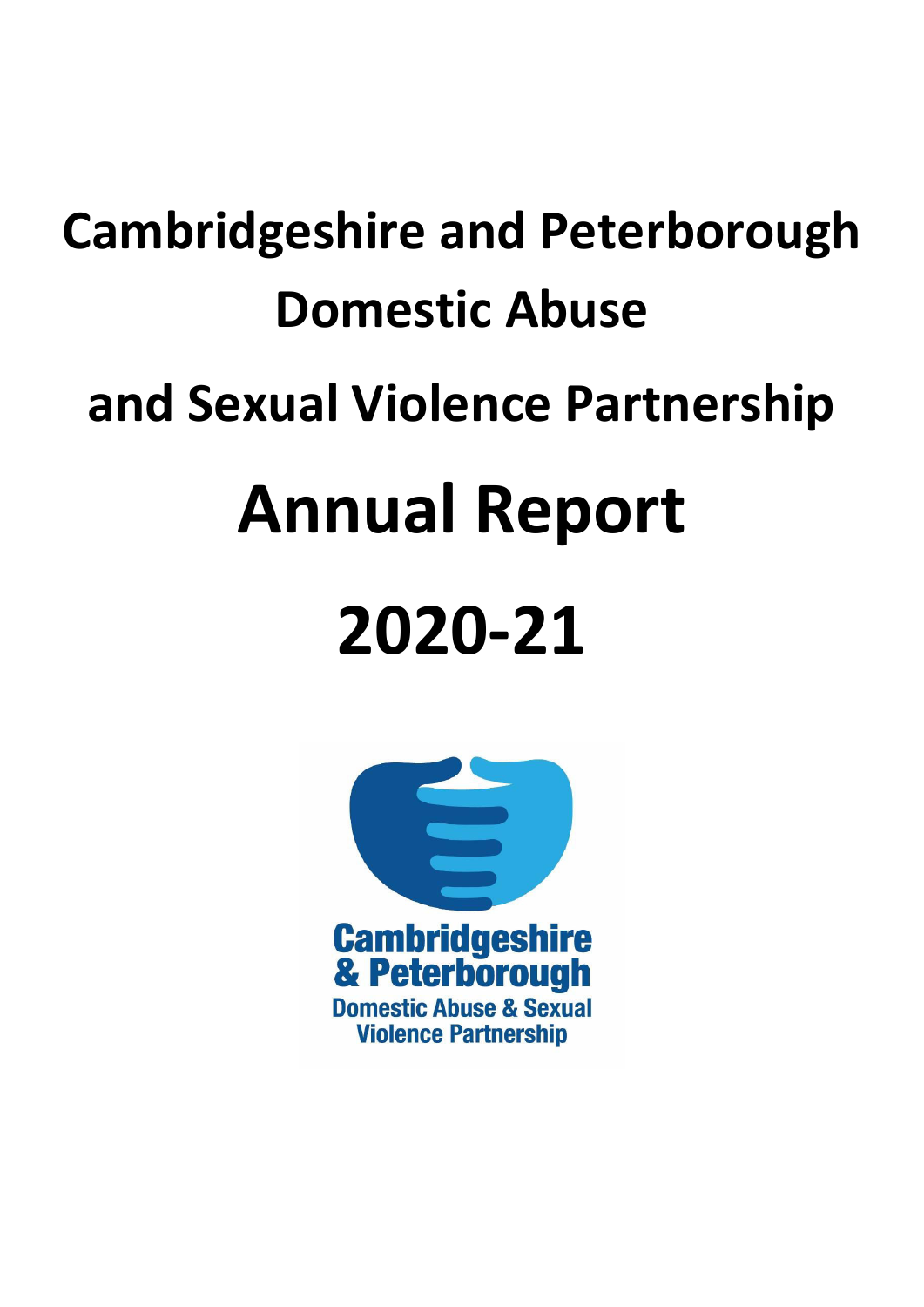# **Contents**

| 1.0 |                               | 4  |
|-----|-------------------------------|----|
| 2.0 |                               | 4  |
| 3.0 |                               | 4  |
| 4.0 | Response to Covid 19 Pandemic | 5  |
| 5.0 |                               | 8  |
| 6.0 |                               | 16 |
| 7.0 |                               | 21 |
|     |                               | 22 |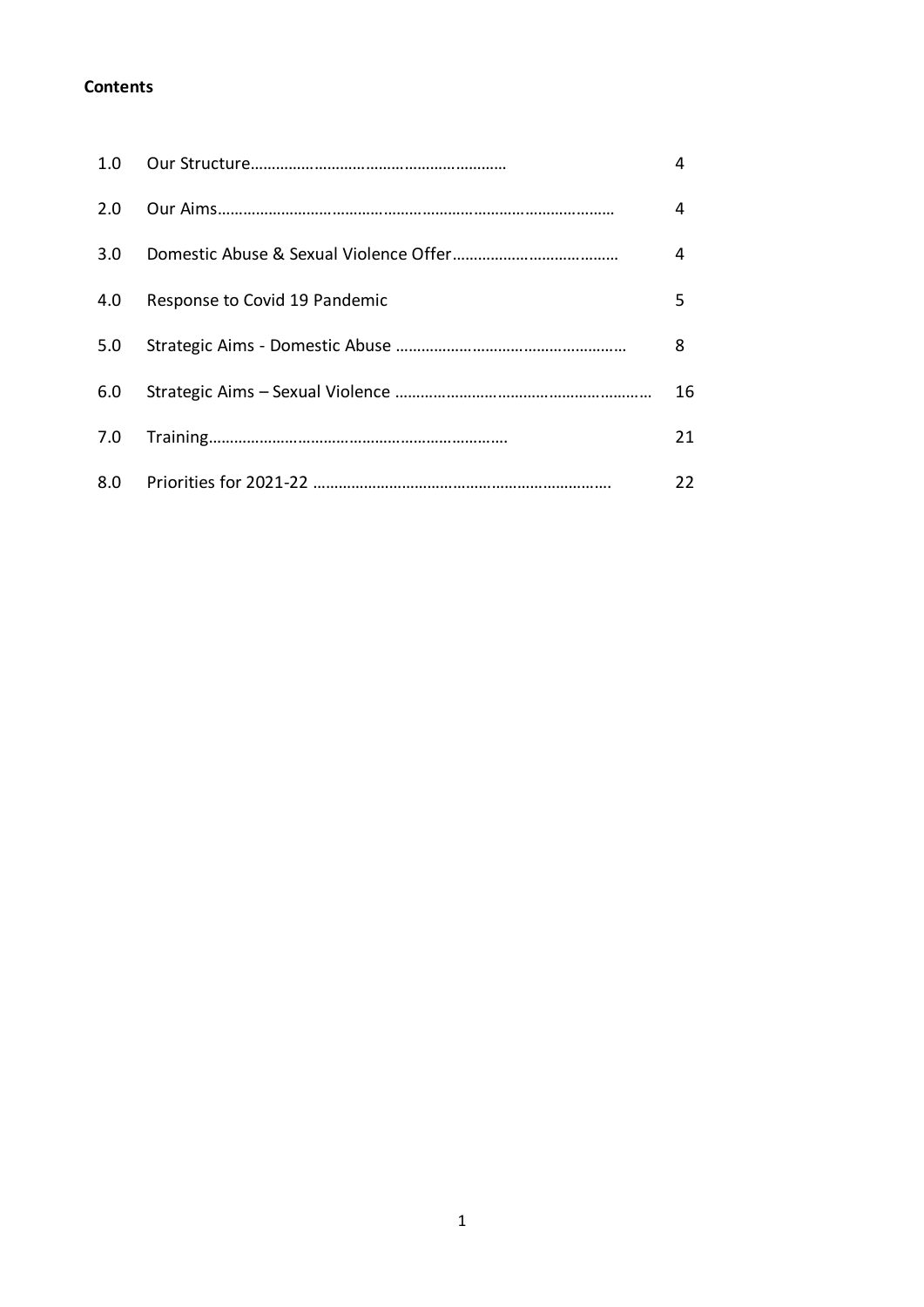# **Introduction from the Chair**

## Dear Partners

I am pleased to introduce to you the Cambridgeshire and Peterborough Domestic Abuse and Sexual Violence Partnership Annual Report for 2020/21.

The past 12 months have placed an unprecedented demand on our collective resources across the county with a continued increase in domestic abuse allegations and a rise this year in allegations of serious sexual assault and rape across Cambridgeshire. When set against the challenges of successive Covid-19 lockdown periods, the challenges for all our staff in responding to this increase have been immense – we are grateful to everyone for their patience, perseverance, and continued professionalism.

During 2020/21, and as we focus now on the year ahead, we have been rightly guided and informed by several high-profile events, not least the murder of Sarah Everard. The spotlight shone on peer on peer abuse within schools and the government's 'End to End Rape Review' have both challenged the entire country's perception of, and response our to, Violence Against Women and Girls and sexual violence. More positively, they have served to galvanise the national resolve and determination to do more for the victims of these offences. Within the DASV Partnership, drawing upon our wealth of expertise and experience, this is precisely what we are committed to continue doing. The passing into statute in April of the new Domestic Abuse Act, is another welcome addition to this purpose.

This document is an overview of what has been achieved in addressing the above challenges and the structures and strategies employed to do so. The report articulates how, through the DASV Partnership, we are able to provide preventative, protective engagement with families, give support and care to victims and survivors of abuse and trauma, and provides practical assistance through a network of joined-up partner agencies. Crucially, we have highlighted how innovative and resourceful the partnership has been in maintaining and coordinating a high level of performance and support provision across many different business areas, in response to considerable demand.

To build on the past year's progress, we are: submitting numerous bids for central government funding, specifically aimed at reducing VAWG in public spaces, reducing stalking and adolescent to parent violence and increasing perpetrator programmes; increasing IDVA and ISVA provision; and creation of Vulnerability Focus Desks and Early Intervention Domestic Abuse Desks within the Constabulary.

There are many more initiatives underway and we know that across the partnership all our staff are working tirelessly to reduce instances of domestic and sexual abuse and provide the best possible care and support for victims. Thank you all once again for your support of the DASV Partnership and strategy.

# John Massey & Rob Hill

Co-Chairs, Cambridgeshire & Peterborough Domestic Abuse and Sexual Violence Partnership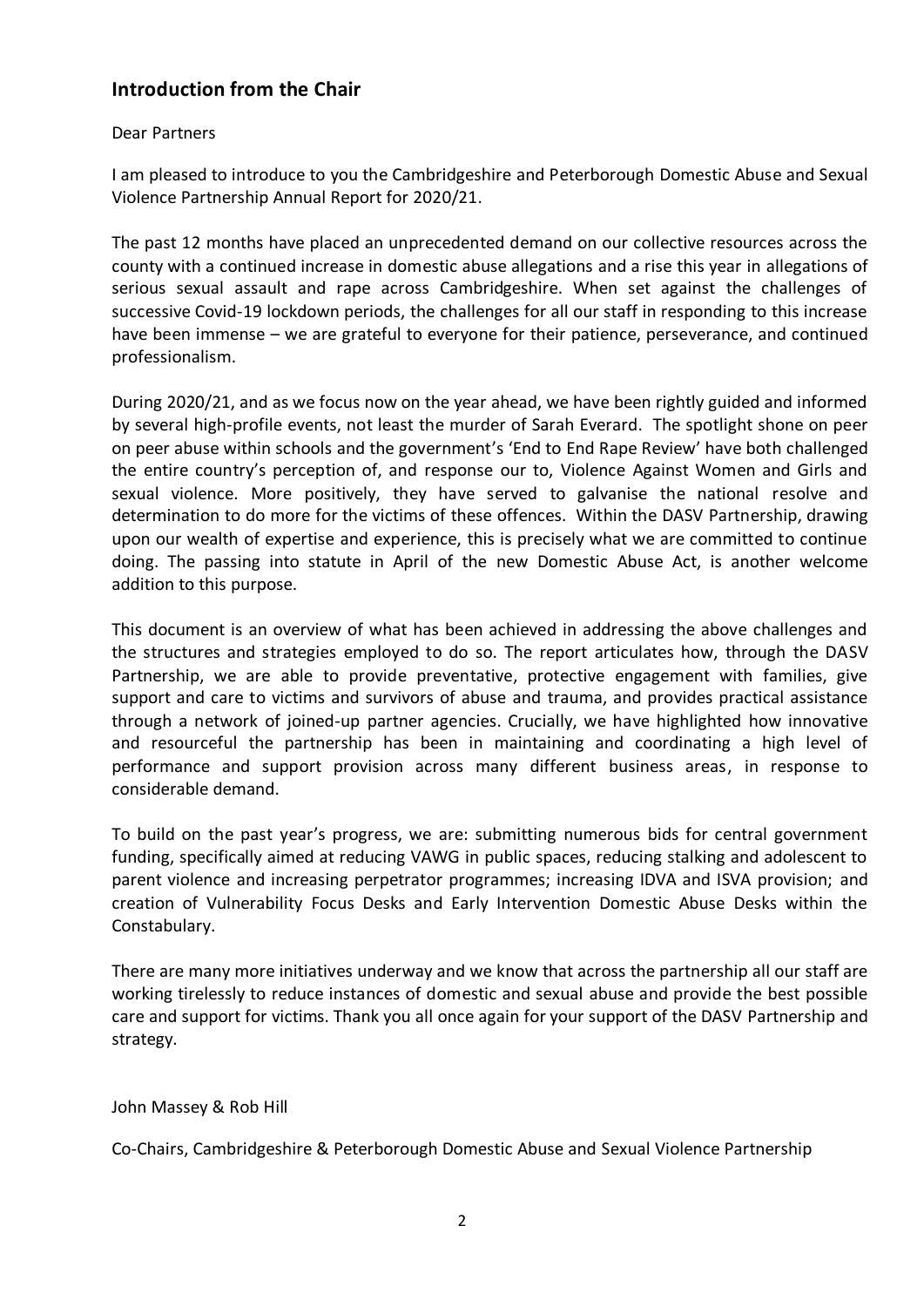# **Key information from Cambridgeshire and Peterborough Domestic Abuse and Sexual Violence Partnership Annual Report 2020-21**

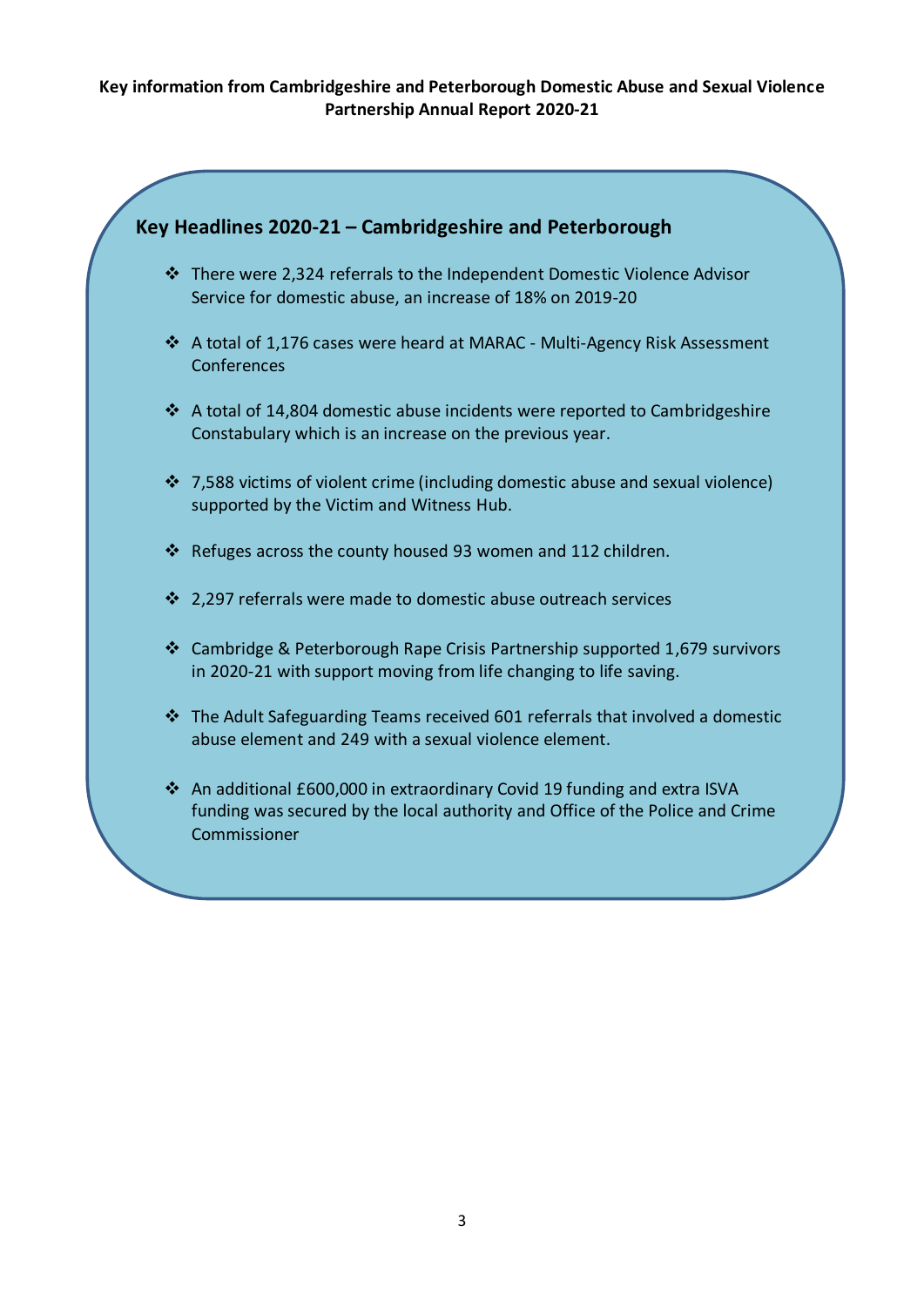# **1.0 Our structure**

The Domestic Abuse and Sexual Violence Partnership operates across both Cambridgeshire and Peterborough. At a strategic level, work is overseen by the Domestic Abuse and Sexual Violence Delivery Board who ensure the Cambridgeshire and Peterborough Violence Against Women and Girls Strategy, and associated Action Plan are delivered by the Violence Against Women and Girls Operational Group.



#### **2.0 Our Aims**



The current Cambridgeshire and Peterborough Violence Against Women & Girls (VAWG) Strategy is based on Home Office strategy for VAWG services. Our strategic aims are separate for domestic abuse and sexual violence and more information can be found in the relevant sections further in this report.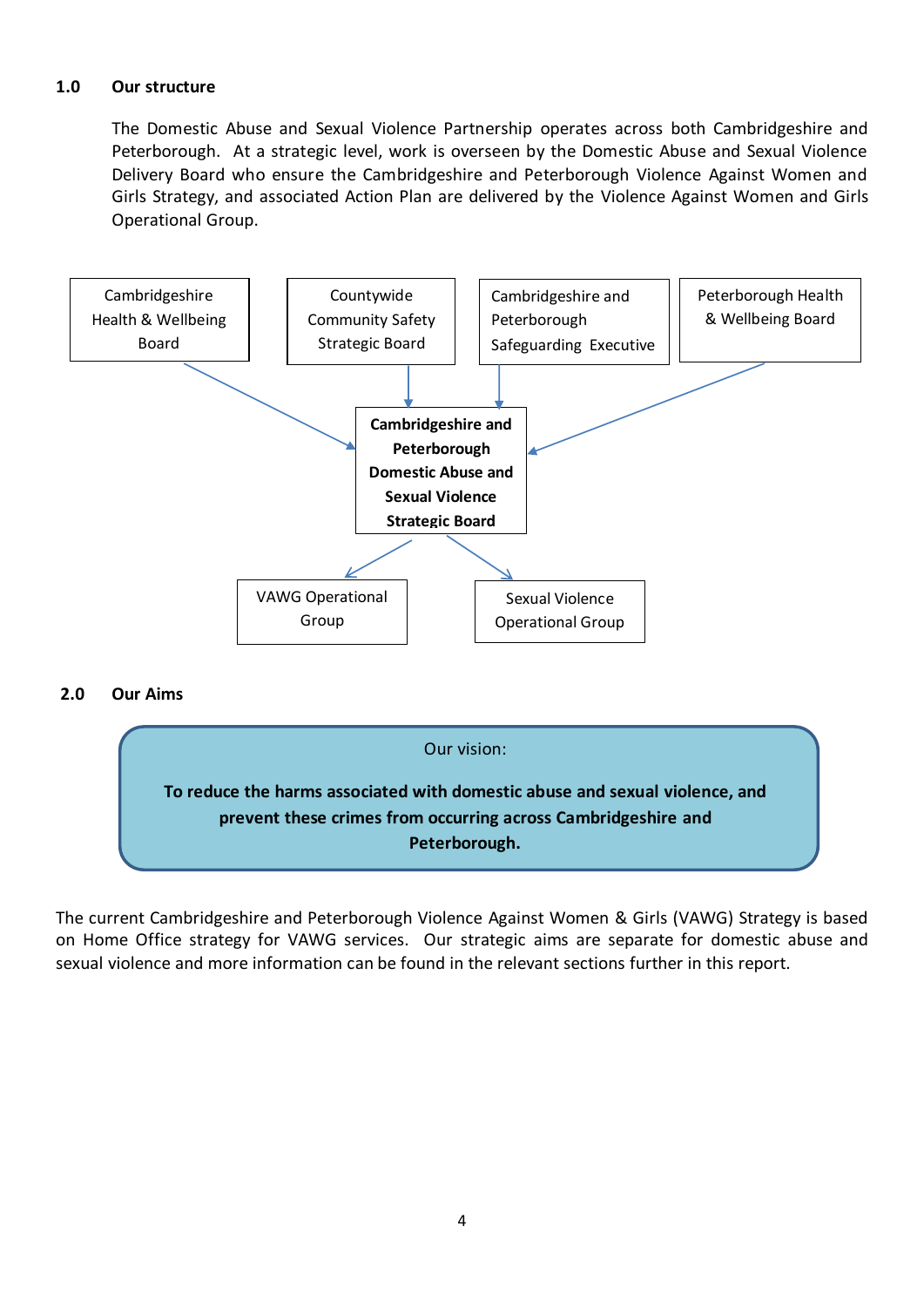# **3.0 Domestic Abuse and Sexual Violence Offer**

The domestic abuse and sexual violence 'Offer' is based on the Model of Staged Intervention, setting out services at four levels: the model is a key part of a wider integrated model of support services for victims of crime commissioned by the Police and Crime Commissioner for Cambridgeshire and Peterborough.



#### **4.0 Response to Covid-19 Pandemic**

The Covid-19 pandemic and subsequent lockdown periods were unprecedented and required extensive partnership working to ensure a service could be maintained for victims of domestic abuse and sexual violence.

National media outlets quickly reported significant increases in calls to the National Domestic Abuse Helpline and to children's helplines such as Child Line and NSPCC. Several national organisations held online meetings/discussions and webinars to look at how Covid-19 may be impacting on domestic abuse victims and services including focus on specific groups such as children.

Locally, interim strategies were developed to ensure key risks for both domestic abuse and sexual violence victims and services were identified and actions in place to mitigate risks. The DASV Strategic Board held well attended monthly virtual meetings where all agencies were able to discuss their current situation and risks and a document was drawn up to collate this information. The DASV/VAWG Operational Group held bi-monthly meetings where front line and emerging issues were discussed. In addition, the Eastern Region Domestic Abuse Coordinator Forum met virtually monthly to share information and updates from neighbouring counties.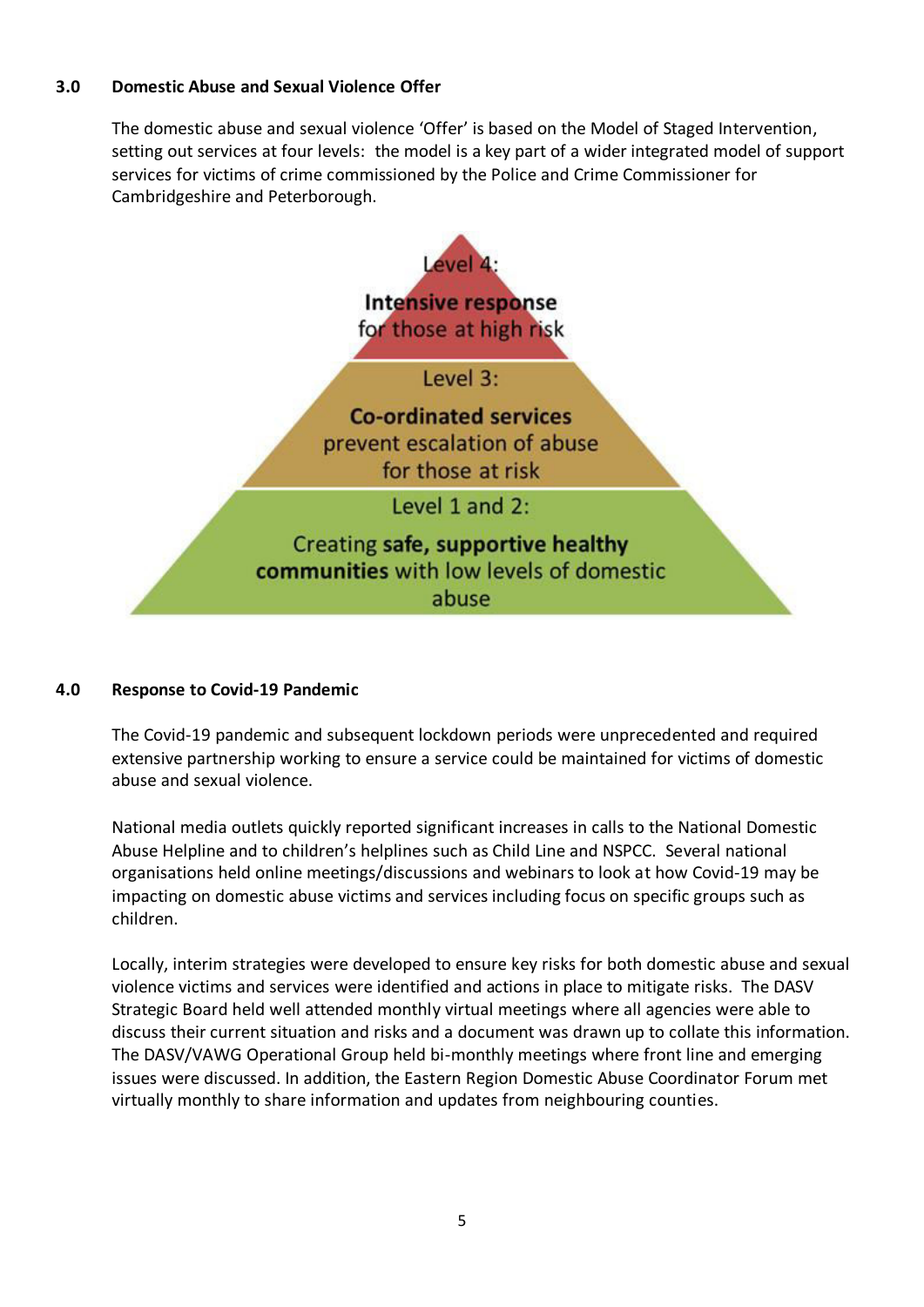The Independent Domestic Abuse Advisory Service stopped face-to-face meetings with clients when the first lockdown was announced. Instead, virtual meetings have taken place over the telephone. The Young People's IDVA reported clients wanting to communicate via What's App and this was agreed by CCC Information Management Team providing transcripts of conversations were uploaded to the IDVA database (MODUS). The IDVA staff were all able to work remotely from home without any significant disruption to service. Multi-Agency Risk Assessment Conference (MARAC) continued virtually, and agencies dialled into the meeting.

The Home Office launched the 'You Are Not Alone' campaign early in lockdown with a key message that national and local support services for domestic abuse were still available and advising on ways to make safe contact. The DASV Partnership shared these messages via social media and created a poster which was sent out by email and available on the website to print off. We linked in with Cambridgeshire County Council's corporate Communications Team early on to ensure messages about national and local support were shared via social media.

A key message became reassuring victims that they could leave their homes during lockdown to escape domestic abuse without any repercussions from the police. This message was shared extensively by the DASV Partnership and Cambridgeshire Constabulary. The monthly VAWG Newsletter continued to be sent to over 500 professionals a month, as well as being available to download on the Cambs DASV website, and an emphasis was put on sharing news from a range of available services including mental health services and Covid updates.

National charity Hestia launched a partnership with Boots Pharmacies (later joined by Superdrug, Morrison and some independent pharmacies) whereby victims of domestic abuse could use the consulting room as a 'safe space' to ask for support. Towards the end of 2020 the Home Office launched a similar service with independent pharmacies. We ensured local contact information was distributed to all pharmacies in the county.

Local magazine 'The Listing' which is available online and covers villages in South Cambs around the border with Herts, offered space for information about domestic abuse free of charge, which was used to create greater awareness. Heart FM Cambridgeshire offered a reduced rate for a radio advert to run 4 times a day for the month of June, which we accepted and wrote the script for the advert advising that support services are still available and referring to the CambsDASV website for more information.

We provided local NHS services, who were receiving disclosures at Covid-19 testing, with printable coupons they could give to women at the testing points that contained local support service telephone numbers. The CCC Corporate Communications Team and Human Resources Team put out messages to CCC employees and managers about recognising and supporting staff around DA.

Weekly virtual meetings were set up with specialist providers in the domestic abuse sector (refuge and outreach providers), as well as sexual violence services to discuss the current situation and emerging risks.

Some short-term funding opportunities became available and successful bids were made to support DA and SV services with additional expenditure due to Covid. Cambridge Women's Aid, Refuge, Peterborough Women's Aid and Cambridge and Peterborough Rape Crisis Partnership were all successful in bids to the Police and Crime Commissioner.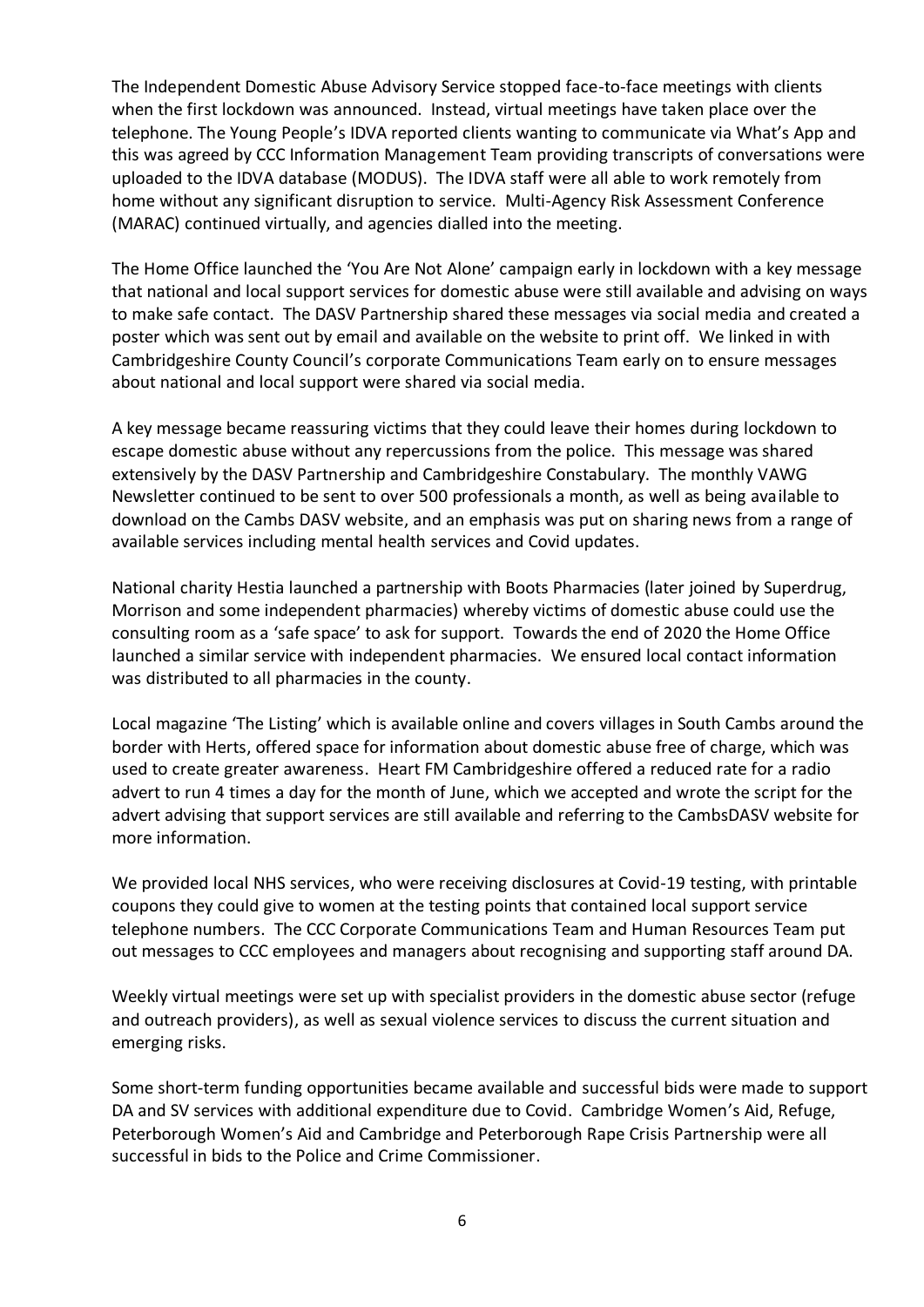Clients were able to benefit from flexible funding, part of MCHLG funding, particularly for household goods and security measures for victims. As the Bobby Scheme and charitable organisations had to close, items needed to be purchased online.

The Safeguarding Boards, in partnership with DASV, created short presentations hosted on their website around domestic abuse and sexual violence during Covid and several training presentations were delivered virtually by the DASV Partnership.

# Covid related funding

During the year the Government announced a range of additional funding opportunities for domestic abuse and sexual violence support services:

- Covid-19 Extraordinary Ministry of Justice Funding for Domestic Abuse and Sexual Violence Support Services – through which the Office of the Police and Crime Commissioner in partnership with the local authority secured an additional £380k for local services. This was awarded to core and emerging grass roots specialist organisations enabling seldom heard communities to access bespoke services.
- Funding from the Home Office for three additional ISVAs for two years.

As well as successful bids for the funding from Cambridge Women's Aid, Refuge and Cambridge & Peterborough Rape Crisis, the organisations below were all awarded funding through the Ministry of Justice Covid 19 Extraordinary fund.

# **Cambridgeshire Deaf Association**

 Provided support to 26 deaf victims of domestic abuse, including three male victims. 21 victims had additional needs, requiring support: including courts, finances, housing and child protection procedures. Seven clients were supported to move to a safer location. The service continued to support victims face to face where this was essential, and their needs could not be met remotely due to their communication requirements.

#### **Choices**

 Adapted their support during the pandemic to offer victims of childhood sexual abuse a shortterm stabilisation service consisting of a six-session programme of psychoeducation, stabilisation, and resourcing. They received 85 referrals and were able to offer support to 49 victims**.** 

#### **Hampton Trust**

 The funding enabled them to launch the CARA Telephone Intervention scheme, which works with perpetrators of domestic abuse, when the planned face to face project CARA scheme had to be delayed due to the pandemic. As part of this service, 33 victims of these offenders were contacted to ensure that they were safe and had access to further domestic abuse support if required.

# **NSPCC**

 Funding supported 43 young victims of crime, including rape, sexual assault, online grooming, and domestic violence to receive therapy and support to help them recover from their trauma. Funding helped to provide resources so that children could have their own equipment to use during sessions as this could not be accessed from the centre in the usual way during the pandemic.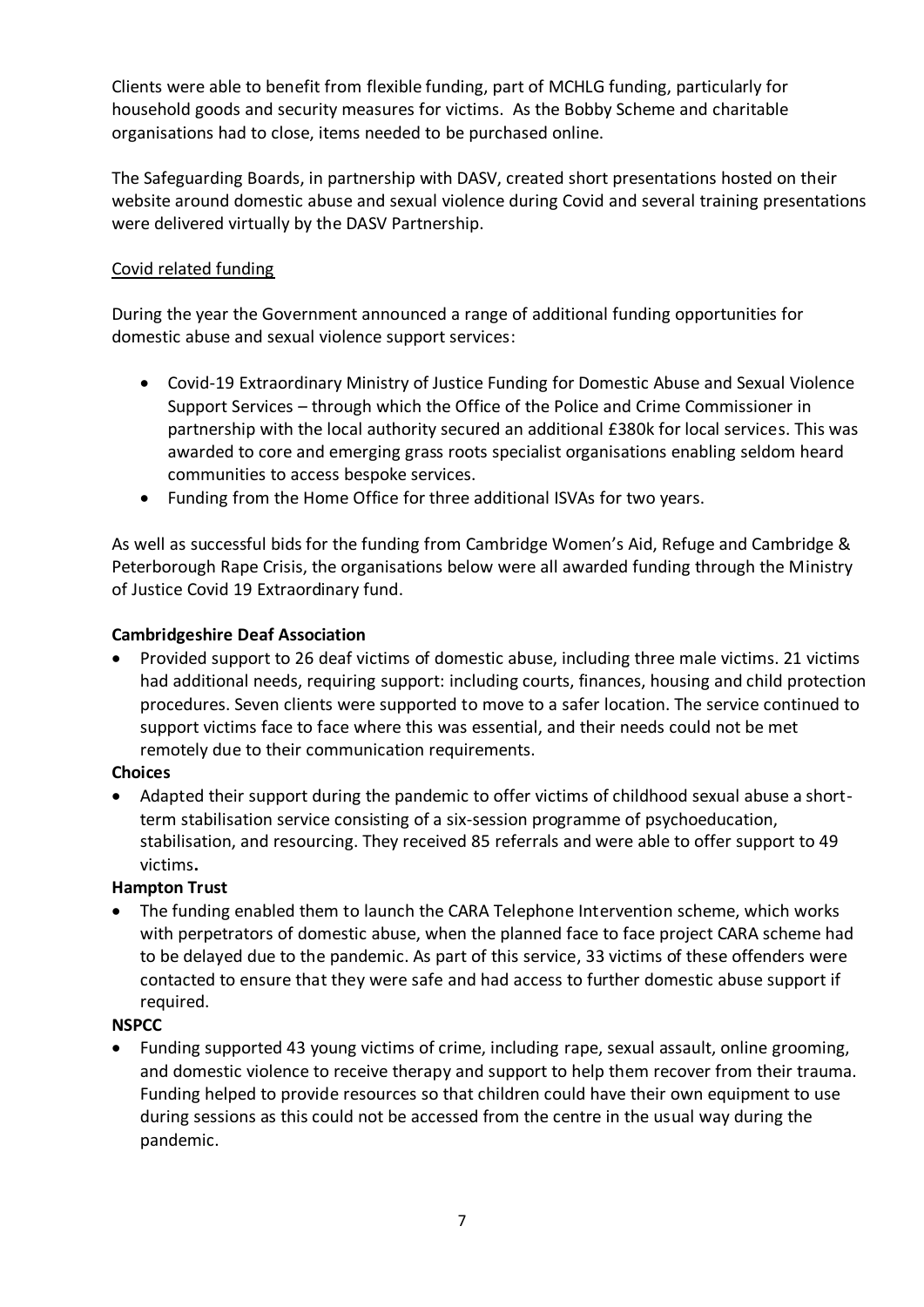## **One Voice 4 Travellers**

 82 victims of domestic abuse within the Gypsy, Romany and Traveller community were supported. Practical and emotional support was delivered using a variety of different methods including phone, WhatsApp, Facebook and Zoom to ensure that victims could still be supported during the pandemic. Victims reported that perpetrators were becoming more stressed as a result of being confined in their home environments and being unable to work during lockdown, with victims who had previously been supported by the charity getting back in touch for reassurance and support.

# **The Meadows Children and Family Wing**

 The Meadows provided support to 201 female victims of domestic abuse, the service adapted the support offered and the Freedom Programme was delivered virtually to 18 women who were supported through phone calls after each session. WhatsApp groups were set up to provide the women with peer support and to help combat loneliness. Over 480 food boxes were provided to families who were struggling financially due to the pandemic.

## **Embrace – Child Victims of Crime**

 163 young victims of domestic abuse, bullying, hate crime or sexual abuse were supported to access therapeutic support, 53 of these victims were aged 12 years or under. Support was adapted to be provided in online virtual rooms along with phone-based support and occasional 'walk and talks' and even using a camper van in a Covid secure way. 20 young people were also provided with tablets to support their home learning.

#### **Family Action**

 Specialist workers from Family Action worked with 301 young victims of crime and their families, over half of whom were aged 12 years and under, providing 1-1 support and onward referral and signposting to a wide range of local agencies. 89 per cent of the young people said that they felt more empowered because of the support they had received.

#### **5.0 Strategic Aims – Domestic Abuse**

- Working to prevent people becoming offenders of domestic abuse and reducing victimisation by challenging the attitudes and behaviours which foster it.
- Reducing the risk to victims and intervening to prevent it from continuing, recurring or escalating.
- Perpetrators are appropriately pursued and challenged.
- Through a joint commissioning approach, we will ensure all victims have access to appropriate and proportionate outcome-focused support

#### 5.1 Challenging Attitudes and Behaviours

#### 5.1.1 Education and Awareness for Communities

Raising awareness across the general public, and with specific community groups forms a large part of our work and is therefore included on the VAWG Action Plan. Communications were delivered to ensure victims and survivors were able to access support during the pandemic and throughout lockdown periods. Partner organisations assisted with sharing messages via social media platforms and newsletters.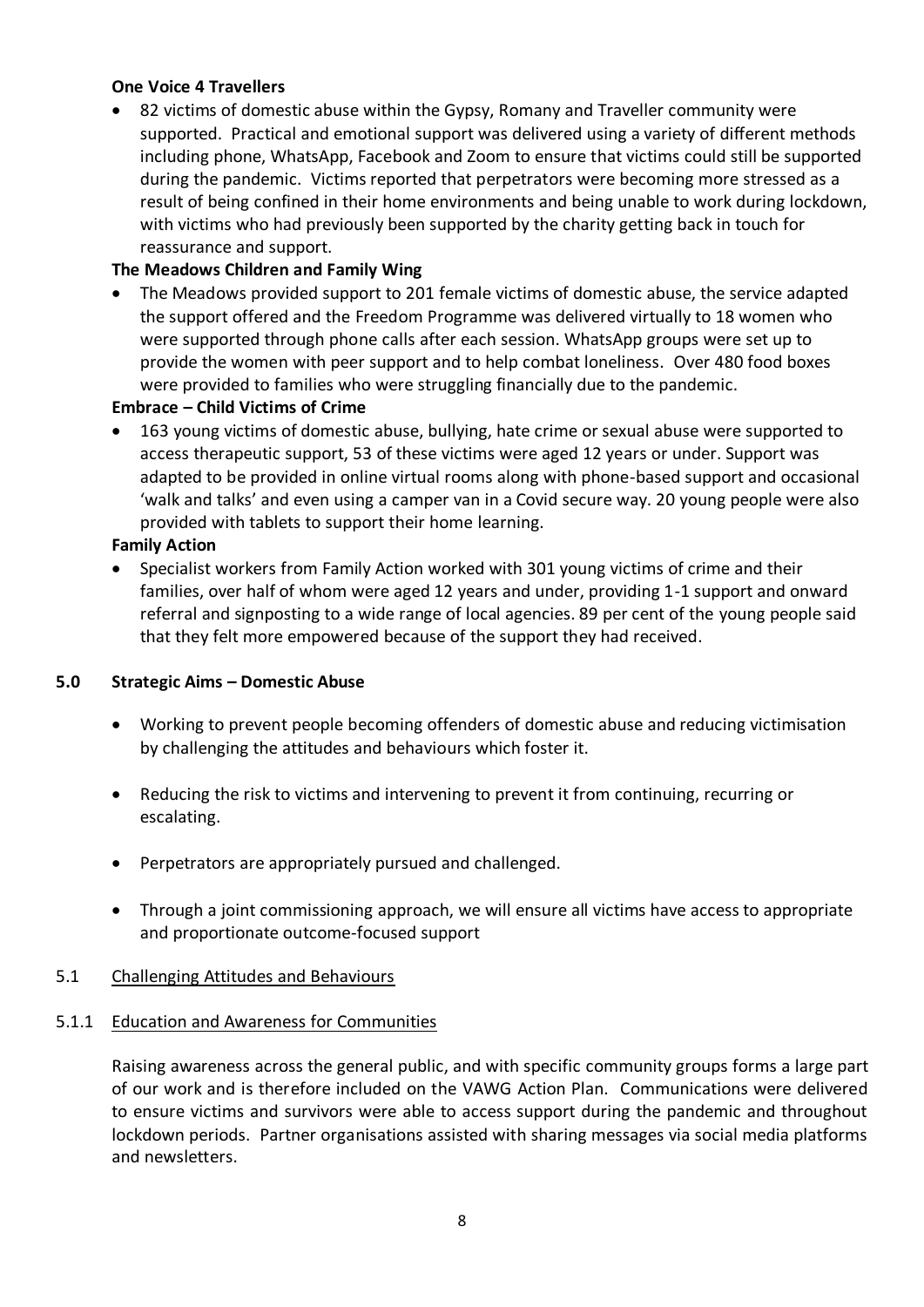# 5.1.2 Preventative work with children and young people in schools and other settings

As the pandemic led to school closures, there was a change of focus to ensure contact with vulnerable young people was maintained. Organisations such as Centre 33, Kite Trust and DHIVerse switched to online groups and other virtual support settings. Contact between Education Safeguarding, police and schools was maintained by frequent meetings between the police, Education Safeguarding, Children's Social Care and Early Help Hub, Adult Safeguarding, IDVA service and Health partners to identify COVID related issues. These meetings were held daily at the high of the pandemic and then moved to twice weekly and now take place weekly.

## 5.2 Reducing Risk to Victims and Intervening

## 5.2.1 IDVA Service

 Cambridgeshire County Council manages the IDVA Service which includes 15.4 FTE Independent Domestic Abuse Advisors (IDVAs), an IDVA Manager, 2.4 MARAC Coordinators and 1 Business Support Assistant. Most of the posts are based at the Multi-Agency Safeguarding Hub (MASH) in Godmanchester with posts covering Peterborough based at Copse Court. The IDVA Service works mainly with victims who are assessed as being at high risk of harm utilising the sector wide 'DASH (Domestic Abuse, Stalking and Honour-Based Violence) Risk Assessment Checklist but also has four specialist posts that take referrals at all risk levels:

- 2 Young People's IDVA posts working with young people aged 13-19 (24 with additional needs) that are experiencing abuse in their own intimate relationships and at all risk levels
- 2 A8 IDVAs work with victims from Eastern European 'A8' countries at all risk levels (an additional post to cover Peterborough was implemented in 2021
- Health IDVA works with victims referred by all hospital and Midwifery Services at Addenbrooke's and Hinchingbrooke Hospitals, at all risk levels
- The Stalking & Harassment IDVA was funded until June 2020 so is included in this report year.

#### Number of referrals to Cambridgeshire & Peterborough IDVA Service

The total number of referrals received for 2020-21 was 2,324 which is an increase of 18% on the previous year. The IDVA Service saw increases in referrals as each 'lockdown' period was eased.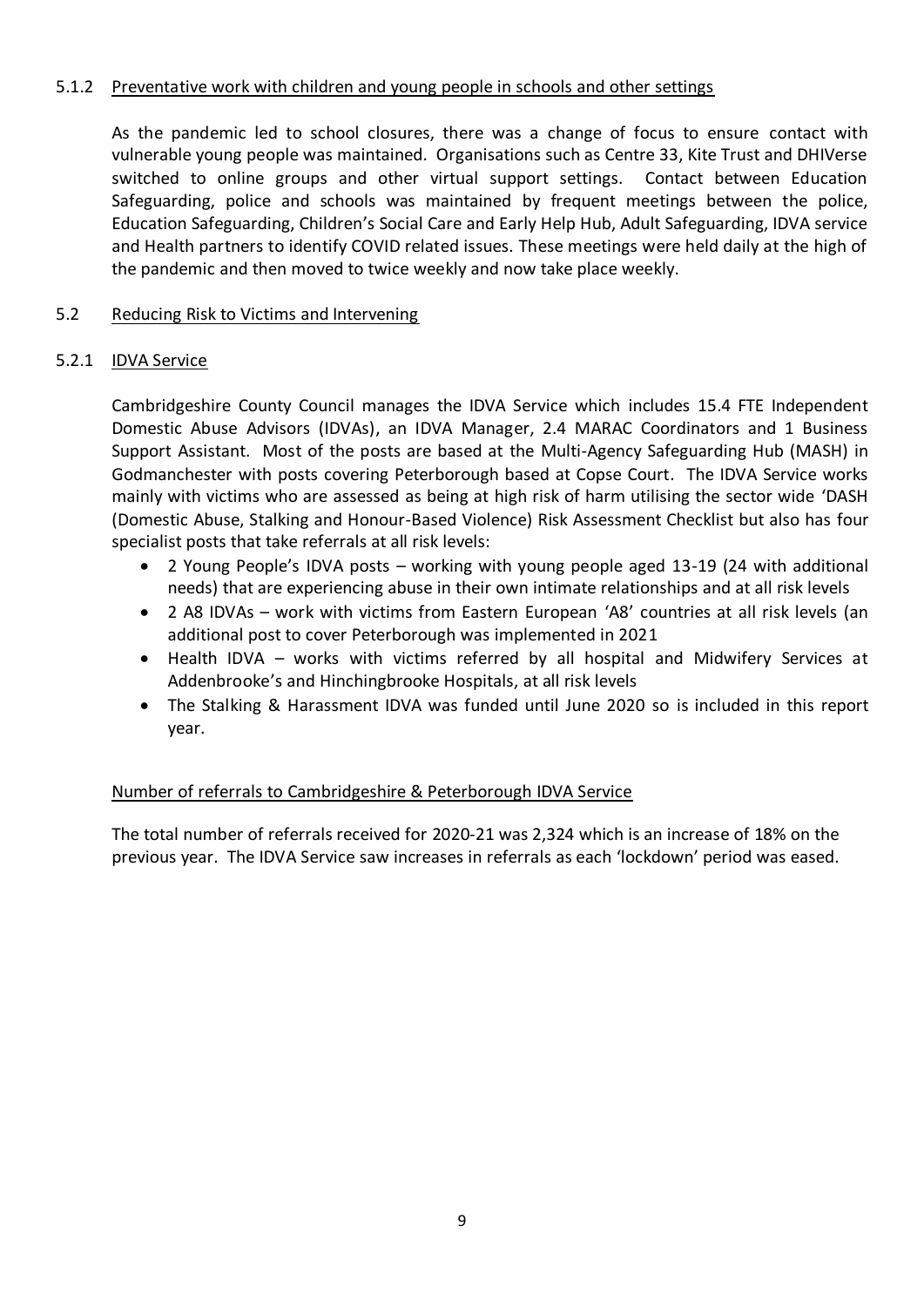

#### Engagement rate

The engagement rate is the percentage of referrals that engage with the IDVA Service. Engagement is on a voluntary basis. Although all efforts are made to engage clients, in some cases it is not possible to safely contact the client or they may not with to engage. The overall engagement rate for 2020-21 was 76% (target of 75%).

#### Repeat Rate – Cambridgeshire IDVA Service

The repeat rate refers to cases re-referred to the IDVA Service with the same victim and perpetrator within twelve months of the last referral. The overall repeat rate for 2020-21 was 30%, which is a decease on the previous year.

Repeat referrals are not always a 'negative' thing; these can be viewed in a positive way, when the client is engaging with the IDVA Service and is reporting further repeat incidents to the Police in accordance with their agreed safety plan.

#### Multi Agency Risk Assessment Conference (MARAC) data

The threshold for MARAC referrals were increased to 17 in January 2020 for a three month pilot, with the IDVA service receiving risk assessments scoring between 14-16 and these victims offered support. As part of the pilot MARAC meetings were reduced to three per week, excluding bank holidays.

Complex cases which require further investigation or multi agency working escalated to a "MARAC Plus". Evaluation of the pilot proved the change had been successful, so MARAC threshold remains at 17. This led to the anticipated decrease in the number of MARAC cases heard from 1471 in 2019-21 down to 1176 in 2020-21, a 20% decrease. It is important to note that all cases assessed as high risk were offered support from an IDVA.

#### 5.2.2 Specialist Domestic Abuse and Sexual Violence Support Services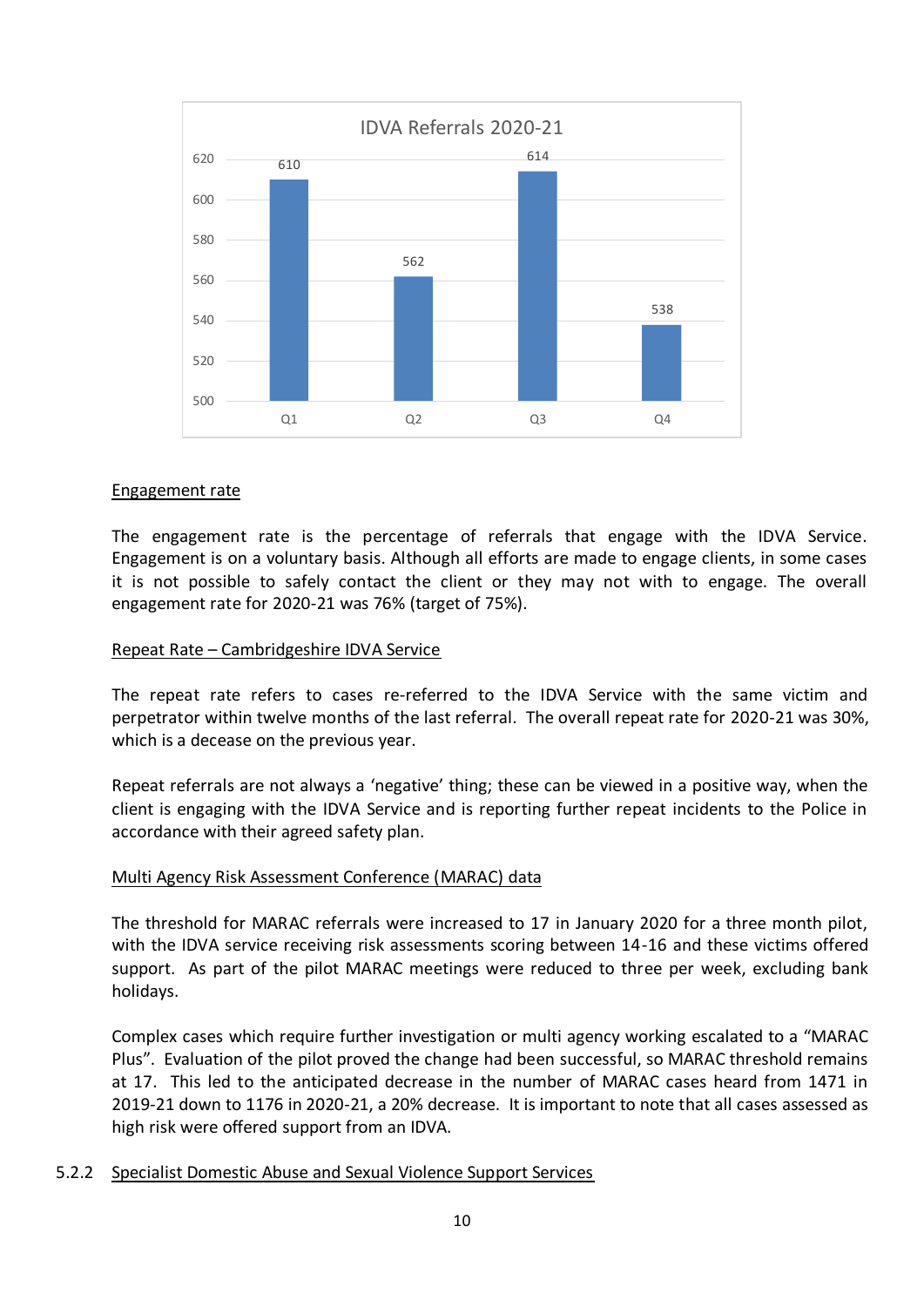The four women's refuges in Cambridgeshire and Peterborough housed a total of 93 women and 112 children during 2020-21. Funding from the Ministry of Housing, Communities and Local Government enabled outreach services to continue and 2,297 referrals were made. Additional funded was provided by OPCC (from emergency DA/SV Ministry of Justice funding) to enable services to adapt delivery through Covid.

# Cambridge Women's Aid 2020-21

The Cambridge refuge housed 43 women during 2020-21, 35 of these were new referrals during the period. The outreach service supported 477 women in2020-21, 220 of these were new referrals.



#### Refuge 2020-21

The two refuges continue to support women, keeping families safe with 38 women being housed in 2020-21. Child Support Workers are also funded within the refuges, theyare critical in supporting families on their recovery journey.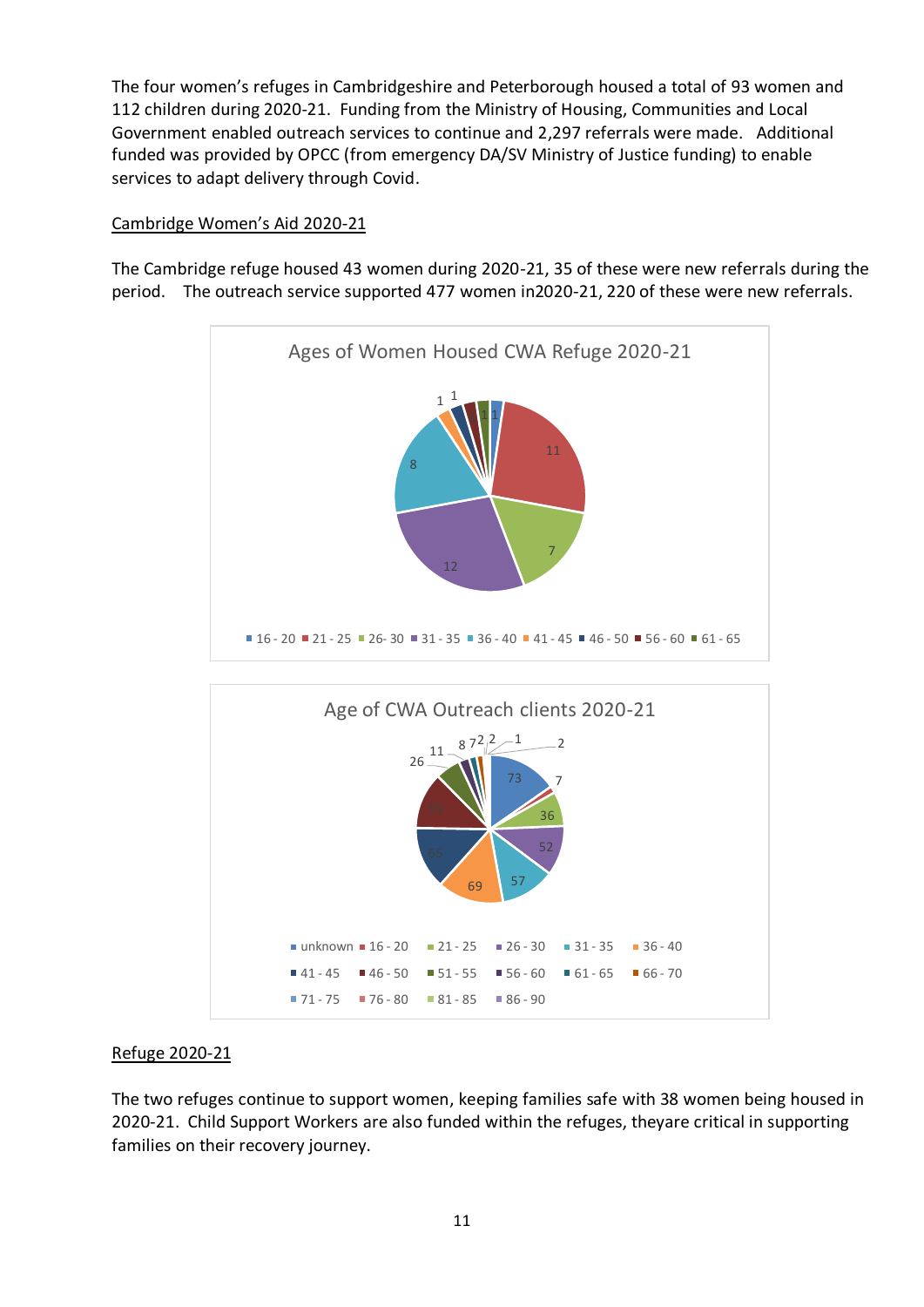Refuge continues to deliver Outreach Services to male and female clients covering Huntingdon, Fenland and Peterborough. This year has seen a dramatic increase in the number of referrals during the pandemic with 802 referrals. Refuge secured funding from the Cambridge Cultivate and Innovate fund to employ a new Health Outreach Worker. This role will focus on training health professionals and taking referrals from the health sector across Fenland and Huntingdonshire.

#### Peterborough Women's Aid 2020-21

Peterborough Women's Aid accommodated 20 women in the refuge and received 518 referrals for outreach support.

#### Victim and Witness Hub

The Victim and Witness Hub is funded by the Office of the Police & Crime Commissioner which provides support to anyone in Cambridgeshire or Peterborough who is a victim of crime, whether they wish to report the crime to the police or not, and/or a victim or witness attending court.

The Hub offers emotional and practical support to victims of crime, including those who have experienced domestic abuse assessed under DASH as being at Standard Risk. During the year April 2020 to March 2021 Victim and Witness Care Coordinators in the Hub were able to contact and support 647 victims of domestic abuse. This represents 19.1% of the total number of victims supported by the Hub. The Victim and Witness Hub service continued uninterrupted throughout the year during COVID.

#### 5.3 Pursuing Perpetrators

#### 5.3.1 Police Domestic Abuse data 2020-21

The total number of domestic abuse incidents reported to the Cambridgeshire Constabulary (including Peterborough) for 2020-21 was 14,804 which is a slight increase on the 2019-20 figure. Domestic abuse incidents have been increasing consistently for the last five years. The rolling 12 month figure for recorded domestic abuse continues to increase in line with that trend.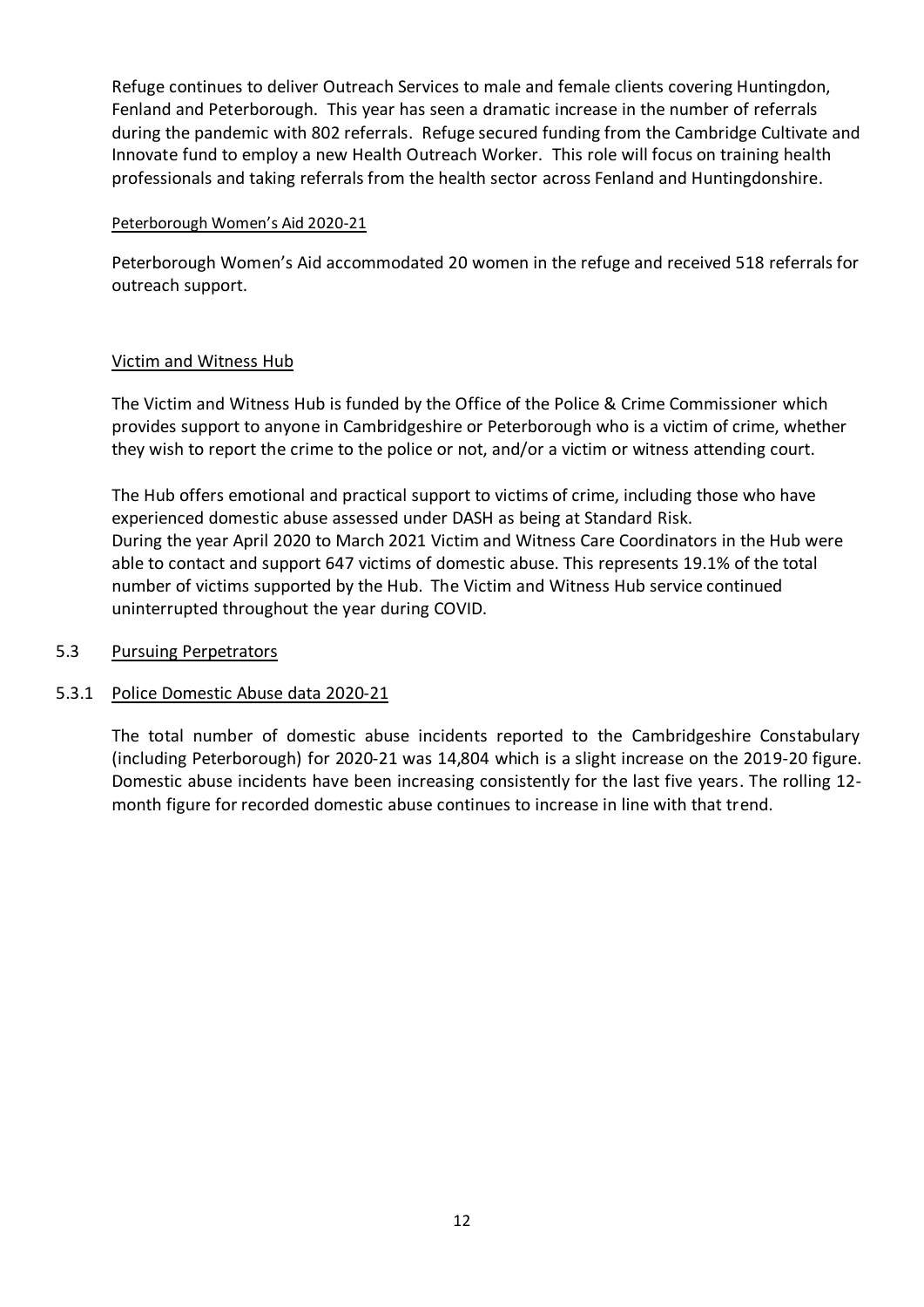

# 5.3.2 Domestic Abuse Perpetrator Panel

The Domestic Abuse Perpetrator Panel is a multi-agency meeting designed to identify and manage the highest risk perpetrators, co-chaired by the Detective Inspector responsible for domestic abuse and the DASV Partnership Manager. The panel brings together police and key partners to work effectively to manage perpetrators of domestic abuse and thereby protect the most vulnerable victims. The panel seeks to reduce the risk of harm caused by those who are identified as posing the highest risk through a coordinated approach using problem solving techniques and a menu of tactical options, which are focussed on the perpetrator.

The panel shares information across agencies to develop a tactical plan to ensure the risk posed by the alleged offender is mitigated and managed. The meeting also reviews progress of live investigations involving the perpetrator, reviews recent intelligence and shares partner agency information. It assesses the risk posed to the victim, develops actions to manage risk, agrees timescales for action and tracks outcome and compliance of actions agreed.

Since September 2020 when the panel was reviewed, there have been multi agency actions on 69 cases. These cases remain "active" until there have been no incidents reported to any of the agencies for 3 months. All but one perpetrator was male and in five of the cases the perpetrator had no fixed abode. Six of the cases involved violence against a parent, 55% involved stalking and in 47% of cases the perpetrator had strangled the victim.

#### 5.4 Outcome Focussed Support

#### 5.4.1 Supporting children and young people to recover

Cambridgeshire County Council, on behalf of the Cambridgeshire and Peterborough Domestic Abuse and Sexual Violence Partnership, was awarded continuation funding from the Home Office Public Protection Unit to support children and young people who had experienced domestic abuse during 2020/21.

This funding has continued to provide the services below.

- Cambridgeshire County Council: Young People's IDVAs x 2
- Cambridge & Peterborough Rape Crisis Partnership: ChISVA x 1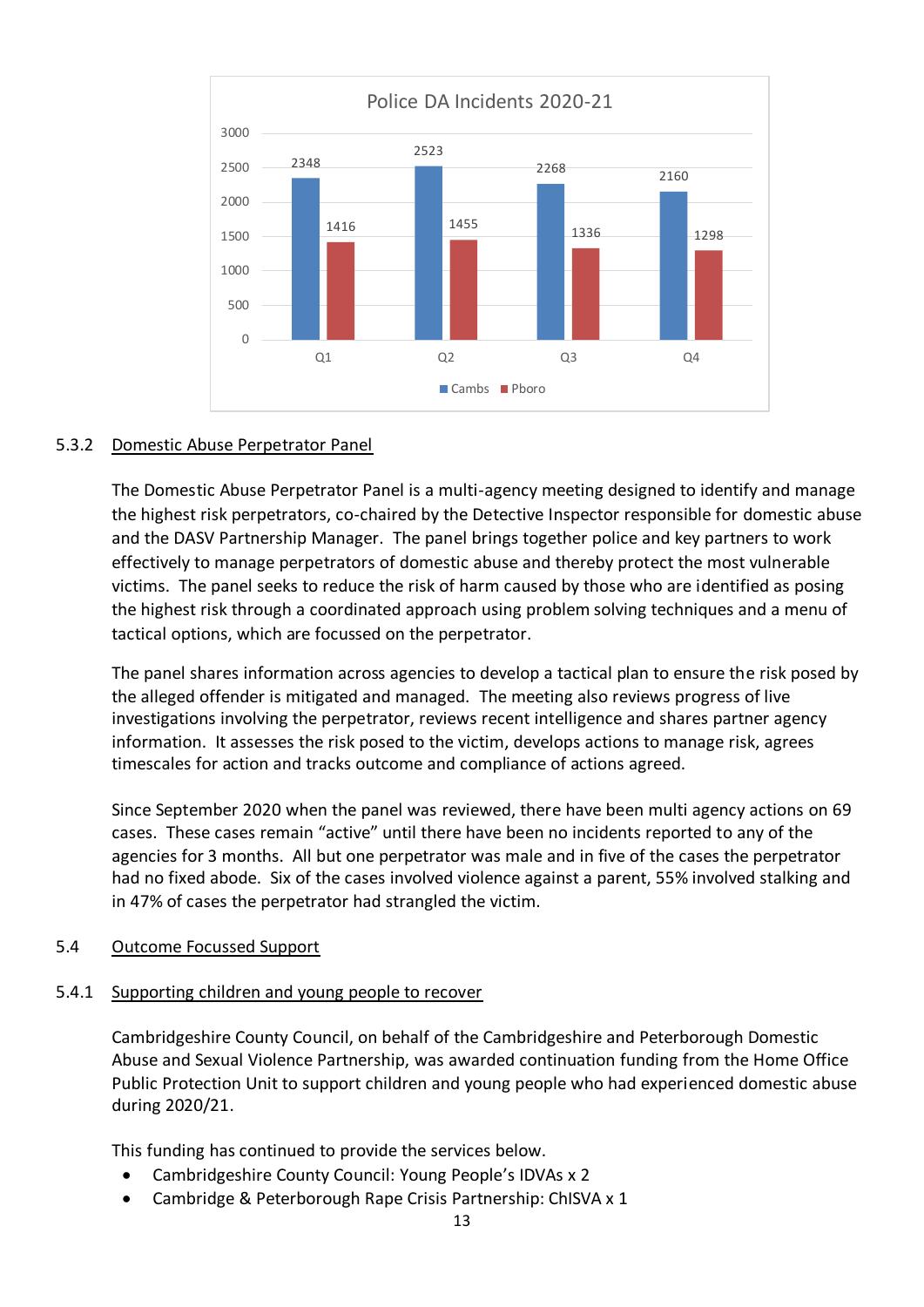- Refuge: Children's Refuge Workers x 2
- Cambridge Women's Aid: Children's Refuge Worker x 1
- Bobby Scheme: Security devices to enable families with children to remain safely in homes
- **•** Embrace: Support service for children aged  $7 12$  years who are victims of domestic abuse

During 2020/21 the CADA project in Cambridgeshire and Peterborough had a target to support 600 children. Through all the projects described they managed to support 913 individual children. This is a 52% increase from the target, despite disruption to services during the first COVID lockdown and a move to virtual working for many of the services.

## 5.4.3 Developing a group work offer and supporting children's social care

Due to the Covid19 pandemic face to face group work was unable to go ahead. However, all services worked hard to ensure victims could access support virtually.

# 5.4.4 Child Safeguarding Domestic Abuse data



# 5.4.5 Adult Safeguarding domestic abuse data

The total number of Adult Safeguarding (AS) referrals to the Cambridgeshire MASH with a domestic abuse element in 2020-21 was 479. The total number of AS referrals to the Peterborough MASH with a domestic abuse element in 2018-19 was 2020-21. All these figures are a decrease across both Cambridgeshire and Peterborough as the charts below show. A possible explanation for this decrease is that Covid-19 restrictions likely limited observation by others reporting concerns. In addition, from the end of January 2021, the MASH pre-triage all police 102's, so only those deemed to be safeguarding will be recorded as Adult Safeguarding concerns.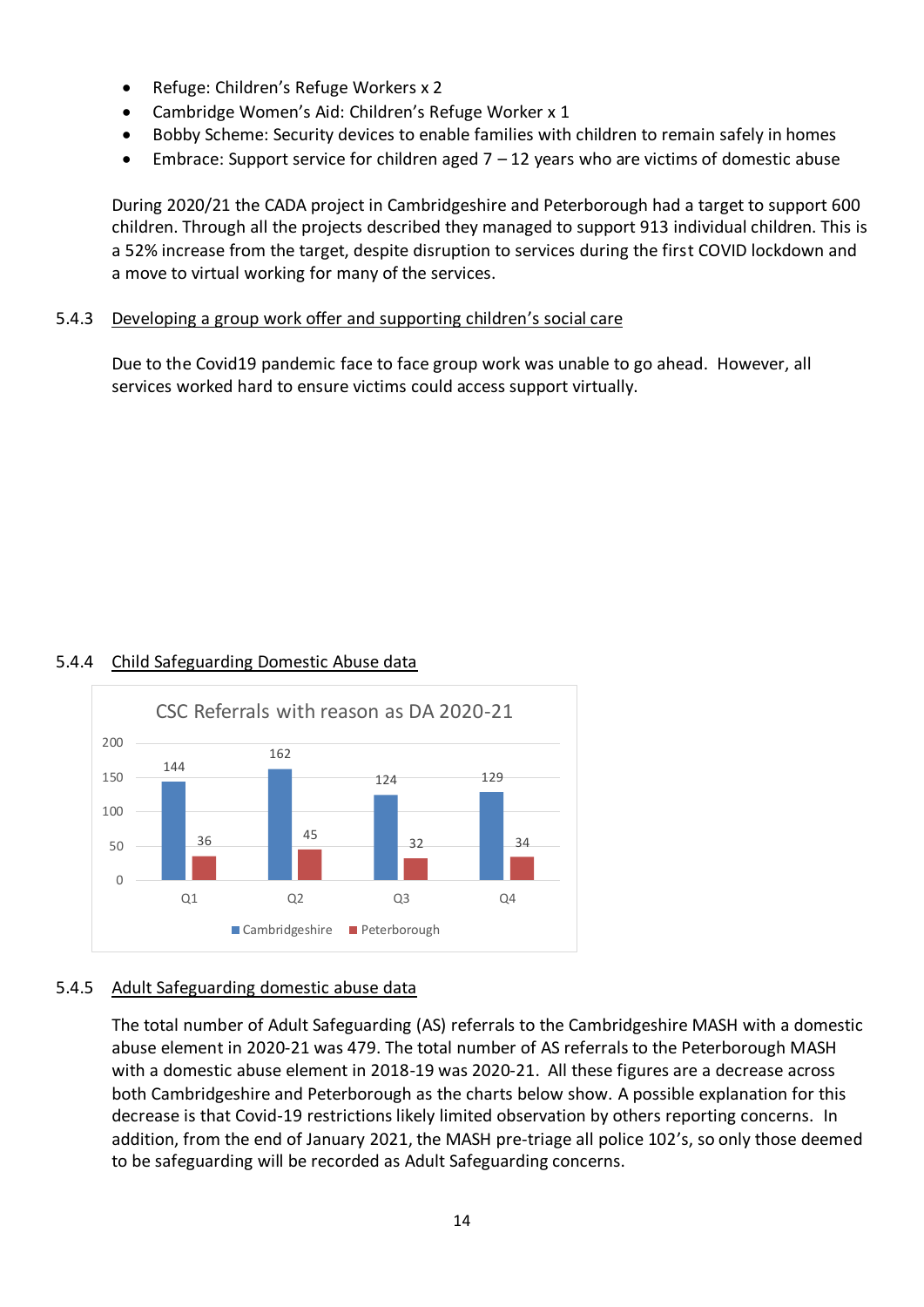Safeguarding Adults criteria under the Care Act 2014 is not met in the majority of cases involving domestic abuse that are referred to the Adult Safeguarding MASH Team in Cambridgeshire, but most cases do meet the criteria at the Peterborough AS MASH.



#### 5.4.6 Domestic Homicide Reviews

Partners agreed to pool funding and proceed with a centralised coordination process from April 2021. This was agreed to enable a consistent approach to DHRs across the county.

Over the year, there were sadly 7 deaths which met the criteria for a DHR, 4 homicides and 3 suicides. 5 women and 2 men died or were killed due to domestic abuse. One of these cases will be reviewed as a Child Death rather than a domestic homicide.

A countywide group is in place to Domestic Homicides in Cambridgeshire and Peterborough with representatives from Community Safety Partnerships, Safeguarding, Health and Police. An action plan has been drawn up to ensure that learning and associated service improvements from DHR's are shared across the county. This group reports to the Domestic Abuse and Sexual Violence Board. DHR reports published can be found at

[https://www.cambsdasv.org.uk/website/domestic\\_homicide\\_reviews/405477.](https://www.cambsdasv.org.uk/website/domestic_homicide_reviews/405477)

There can be delays in the process due to the criminal justice systems and in receiving these from the Home Office to publish. As of April 2021 there were 10 DHRs at various stages. Whilst DHRs require recommendations and an associated action plan, actions are progressed when a need is identified. This included greater focus on substance misuse, suicide, and male victims, with greater awareness, training of specialist staff and sessions for the Domestic Abuse and Sexual Violence Champions.

#### 5.4.7 Whole Housing Approach Project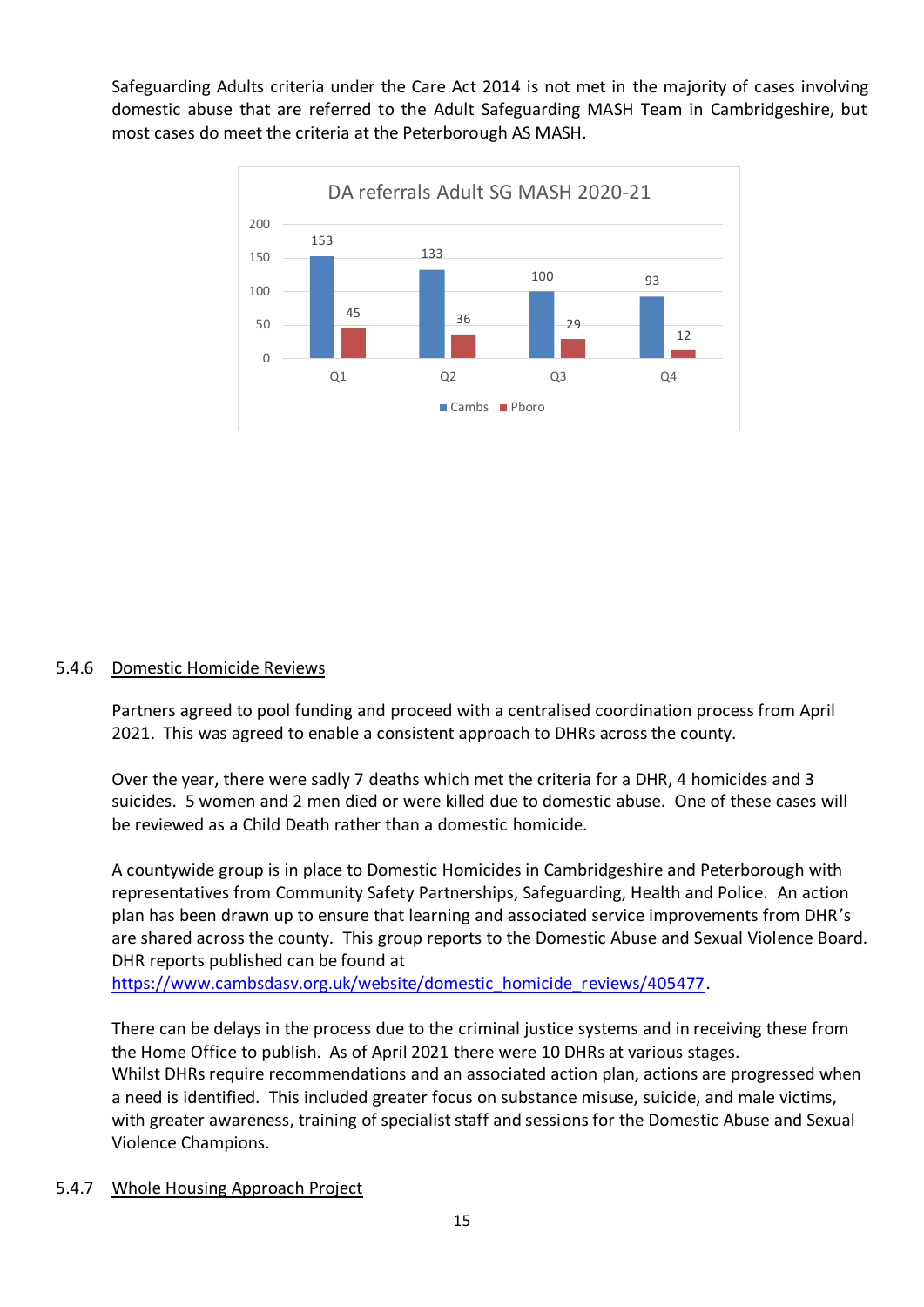The Whole Housing Approach (WHA) was first conceptualised in 2018 by the Domestic Abuse Housing Alliance (DAHA) in collaboration with the National Housing and Domestic Abuse Policy and Practice Group. The MHCLG extended the 18-month pilot with funding for an additional year 2020/21 with continued delivery of the project in three areas, including Cambridgeshire. A mix of direct services to survivors were delivered alongside second tier work with professionals and organisations to help improve how they respond to DA and embed within the local Coordinated Community Response to domestic abuse.

The main delivery outputs for activities delivered between April 2020 and March 2021 includes:

- 973 survivors and 868 dependent children were supported by 7 mobile advocates and 2 colocated housing advocates across Cambridgeshire and London sites.
- 104 survivors and 166 dependent children received Flexible Funding to help them maintain or access safe and stable housing. A total of £35,343 was awarded with most funds helping to clear rent arrears and debts accumulated due to financial abuse, pay for deposits and other move on costs and for household items after relocation.
- The Reciprocal Scheme in Cambridgeshire received 6 referrals and facilitated 5 moves, bringing the total to 9 moves over the course of the pilot, which enabled these survivors to maintain their secure tenancy.
- Two additional housing providers in Cambridgeshire signed up for DAHA accreditation and 8 providers working towards accreditation.
- The PRS lead also developed and delivered a 1-hour awareness session for a Cambs district council PRS and Environmental Health teams.

The group produced and published a [WHA toolkit](https://www.dahalliance.org.uk/what-we-do/whole-housing-approach/whole-housing-toolkit/) in March 2020 with a [virtual launch event](https://www.youtube.com/watch?v=0olh6a4ihz0) in November 2021 that was attended by 350 participants. It included over 10 speakers, mainly the delivery partners updating on their work and the voice of three survivors sharing the impact the project had on them and their housing circumstances. A [year 1 report](https://www.dahalliance.org.uk/media/10888/p1010-st-whole-housing-project-report_final.pdf) was published in November 2021 and was launched as part of this event.

There are three new pieces of legislation that relate to housing with links to WHA explained:

- Secure Tenancies Act, granting secure tenancies in cases of domestic abuse where an original sole or joint secure tenancy was held (Part 7 miscellaneous and general). The Managed Reciprocal scheme will support the secure tenancies act, which is a coordinated, cost-effective mechanism created to prevent survivors from losing their social tenancies. The Whole Housing Programme Managers chaired and spoke at an event in March 2021 hosted by Safer London to promote this scheme with local authority leads, which was attended by 120 participants.
- Amendment to Part 7 of the Housing Act 1996 and omitting the vulnerability category for Priority Need (Part 7 miscellaneous and general). The DAHA accreditation process will help local authorities consider the implementation of this as part of their focus on their overall response to DA.
- Duty on Tier 1 boards / local authorities to deliver 'safe accommodation' (Part 4). This is an exciting new piece of legislation that will see new responsibilities and DA service provision being commissioned. There are three main types of Safe Accommodation defined as refuge services, move on accommodation and sanctuary schemes. Standing Together have endorsed that local authorities go a step beyond and deliver this within a WHA framework. The WHA has been mentioned in the draft statutory guidance for Part 4. And Standing Together have been approached by at least 15 local areas asking for guidance on how they can deliver this within a WHA.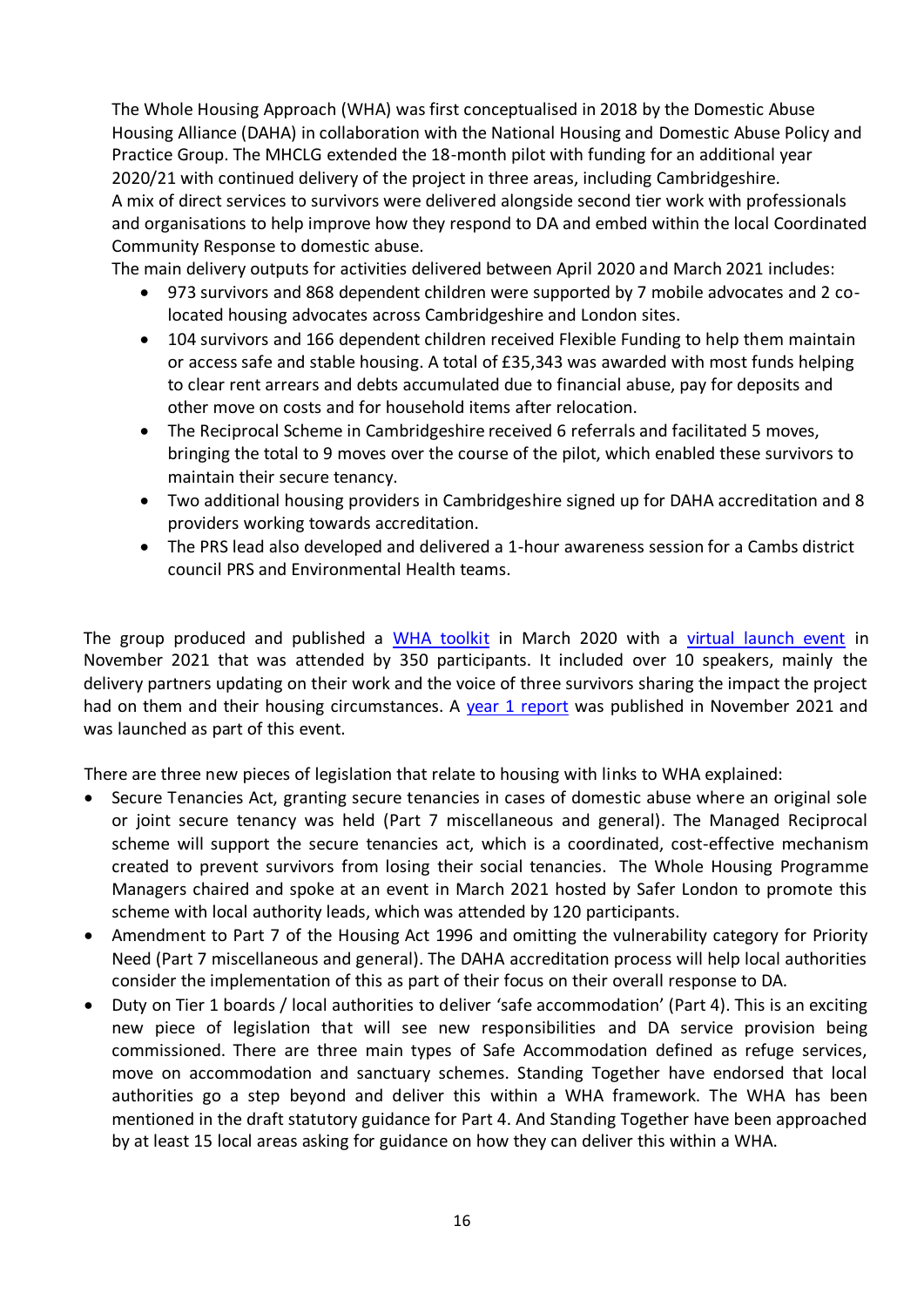# **6.0 Strategic Aims – Sexual Violence**

- Working to prevent people becoming offenders of sexual violence and reducing victimisation by challenging the attitudes and behaviours which foster it.
- Promoting the safety and protection of victims and survivors.
- Appropriately pursuing and challenging perpetrators.
- Ensuring all victims and survivors have access to appropriate and proportionate outcome-focused jointly commissioned support.

# 6.1 Challenging Attitudes and Behaviours

Due to the Covid 19 pandemic, it was not possible to hold any in-person awareness events. However, messages were shared via social media including during and Sexual Violence Awareness Week in February 2021. The message that specialist services were still available- such as local Rape Crisis and the Sexual Assault Referral Centre – were shared with partners via newsletters and on social media.

The beginning of 2021 saw a vast national media focus on sexual violence and VAWG due to the murder of Sarah Everard, it is hoped that the focus will lead to change in public attitudes and awareness of the issues.

# 6.2 Promoting safety and protection

#### 6.2.1 Adult Safeguarding

There were 249 referrals relating to sexual violence/assault to the Adult Safeguarding MASH Teams at Cambridgeshire and Peterborough as the chart below shows, which was a decrease of 31 referrals the previous year. As with Adult Safeguarding referrals for domestic abuse, the decrease is likely to be due to Covid 19 restrictions and changes to how referrals are triaged before being passed onto the Adult Safeguarding Team.

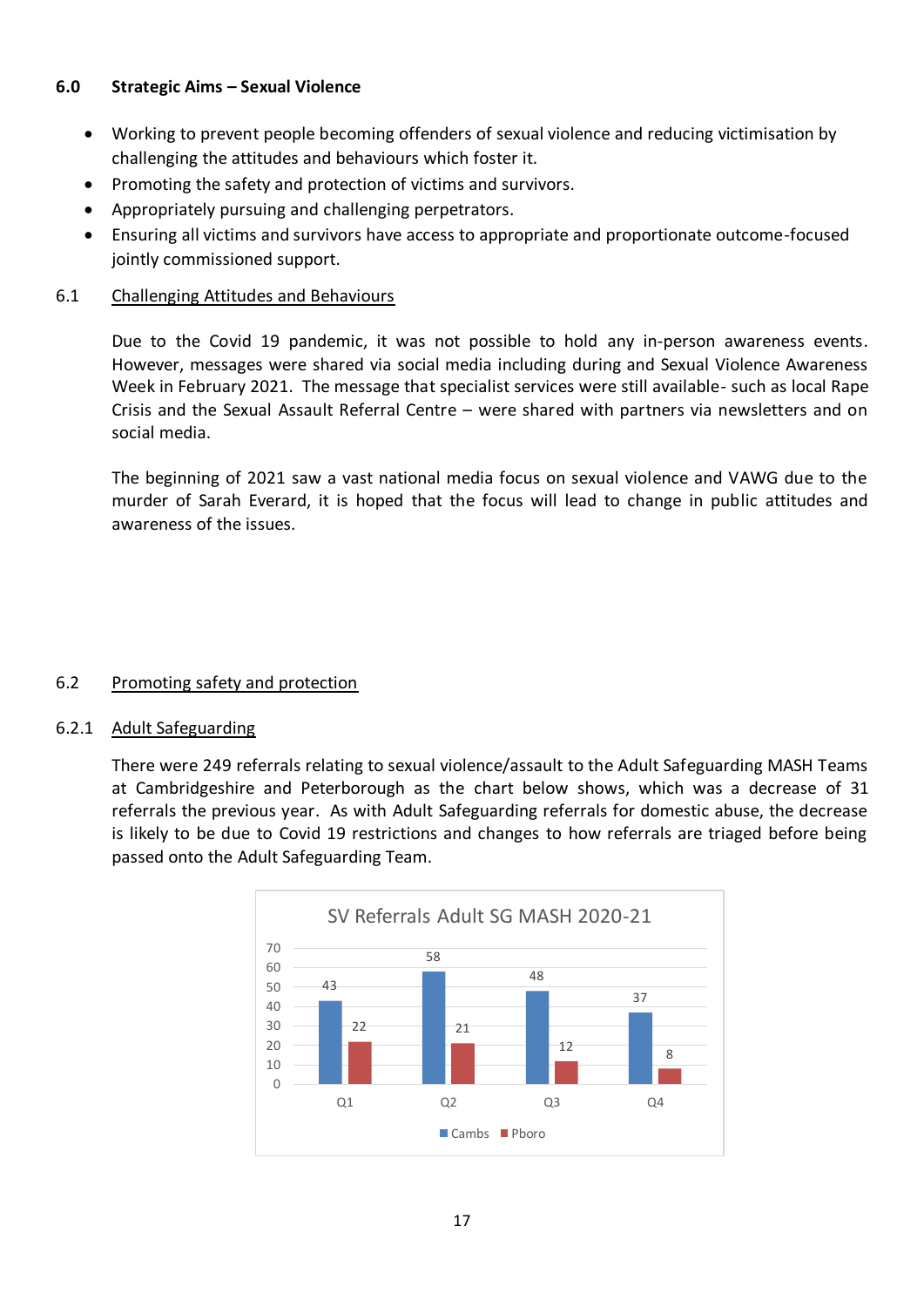# 6.3 Pursuing Perpetrators

Sexual violence data from Cambridgeshire Constabulary is below. The data from the police performance team supports the national picture that sexual violence offences are on the rise. This was particularly prevalent during the recent COVID restrictions and lockdowns. The number of night-time economy offences significantly reduced, due to those venues being closed. However, the number of offences within the home/domestic settings increased.

There is a gradual rise in reports of both sexual assaults and serious sexual crimes in most quarters. The increase can be looked at in a positive way, as more members of the public are being encouraged to report crimes. The second quarter of 2020-2021 saw a significant increase, particularly for Cambs. This coincides with the beginning/mid lockdown as articulated earlier. This is mainly due to a media campaign that Cambs police did over this period, to encourage reporting.



# 6.3.1 Sexual Assault Risk Assessment Conference (SARAC)

A SARAC is a meeting where agencies share information about the risk of serious harm to people who have experienced sexual abuse or rape, outside the context of domestic abuse. Multi-agency safety plans are developed to support those in need. The aim is to increase the safety and wellbeing of the adults and children involved and to reduce the likelihood of repeat victimisation. There have been 11 referrals since the panel was set up in 2018.

6.4 Outcome Focussed Support

#### 6.4.1 Cambridge and Peterborough Rape Crisis Partnership and ISVA Service

- Helpline and email support services continued through remote working models
- ISVA service continued with the offer of support on-line, over the phone and via email
- ChISVA service continued with the offer of support on-line, over the phone and via email
- In-person support continued throughout for 'report to court' clients
- Counselling, Talking Therapies and emotional support provision continued with on-line sessions, phone sessions and check in calls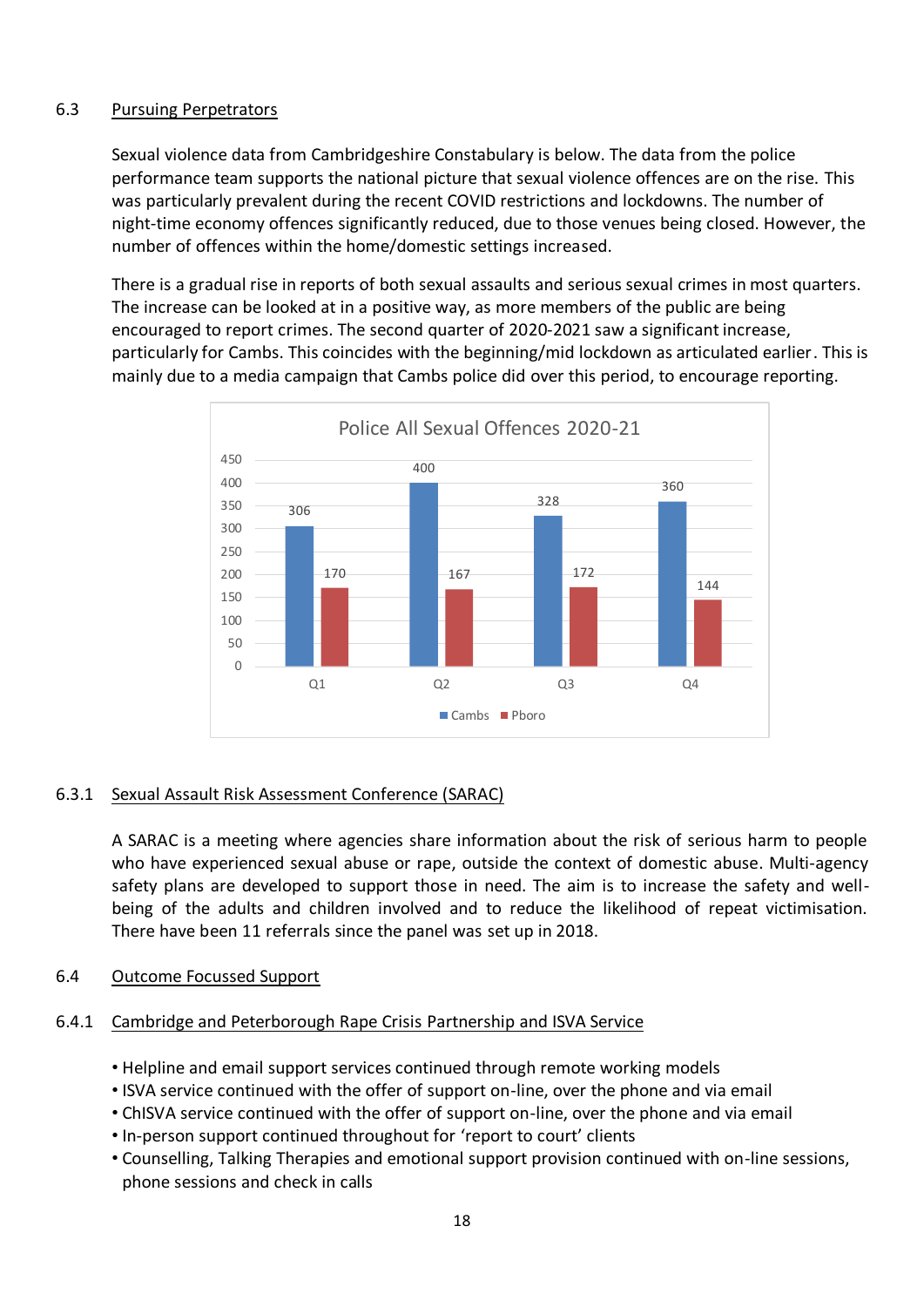- Additional support structures were put in place for staff and volunteers
- Remotely recruited and trained a new group of helpline and email volunteers
- Recruited and appointed a new ISVA and two ChISVAs to join our teams
- Developed and piloted a new SENSE model emotional support service
- Expanded our counselling service and delivered a secure on-line service
- Introduced risk assessed in-person support as soon as we could where it was safe to do so
- Piloted Walk and Talk Therapy in the summer of 2020
- Launched a new Live Chat service in response to survivors needs
- Expanded our use of social media channels to post self-care tips and grounding techniques

#### Impact of the pandemic on survivors:

- Stalling of effect justice via the Criminal Justice System
- Breakdown of support structures and systems
- Lack of access to primary health care services
- Impact of acute isolation
- Re-traumatisation from lockdowns and restrictions
- School closures and lack of access to safe or trusted adults
- 'Perfect storm' for abusers in the home/family setting
- Increased risk of food poverty, insecure housing, limited economic security, tech poverty

| Total number of valid NEW referrals to ISVA service 2020-21 | 524  |
|-------------------------------------------------------------|------|
| <b>ISVA referrals</b>                                       | -407 |
| ChISVA referrals                                            | 117  |

| Total number of clients supported 2020-21 | 789 |
|-------------------------------------------|-----|
| <b>ISVA clients</b>                       | 620 |
| ChISVA clients                            | 169 |

Cambridge and Peterborough Rape Crisis Partnership – total number of survivors supported 2020-21 was 1,679.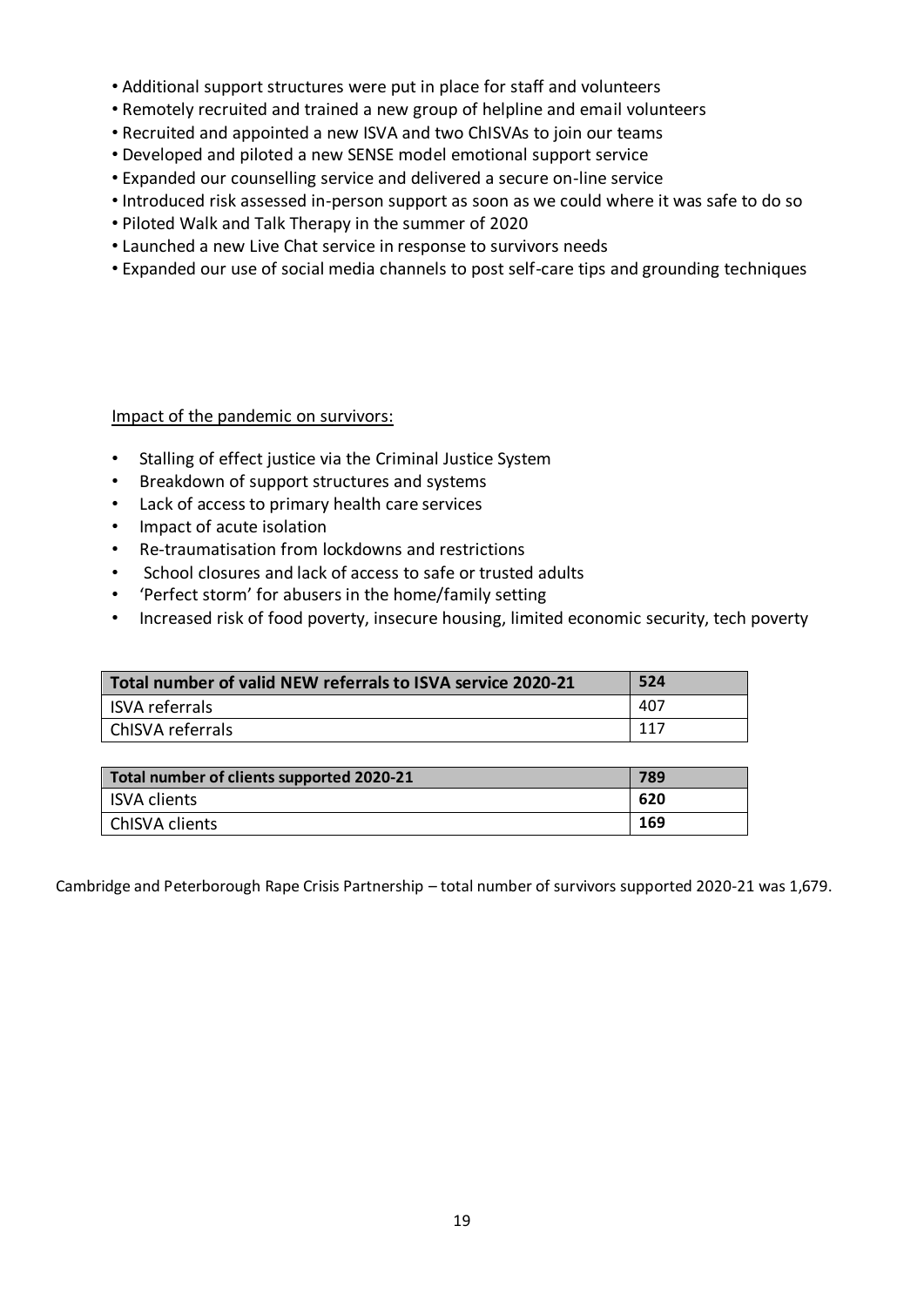

# **Helpline/Emotional Support Service Client feedback**

*"I would not have got through the lockdown without your support" "With your support my self-worth has gone up a lot, I have taken control over my own happiness and wellbeing" "Thank you for keeping me alive"*



# 6.4.2 The Elms Sexual Assault Referral Centre (SARC)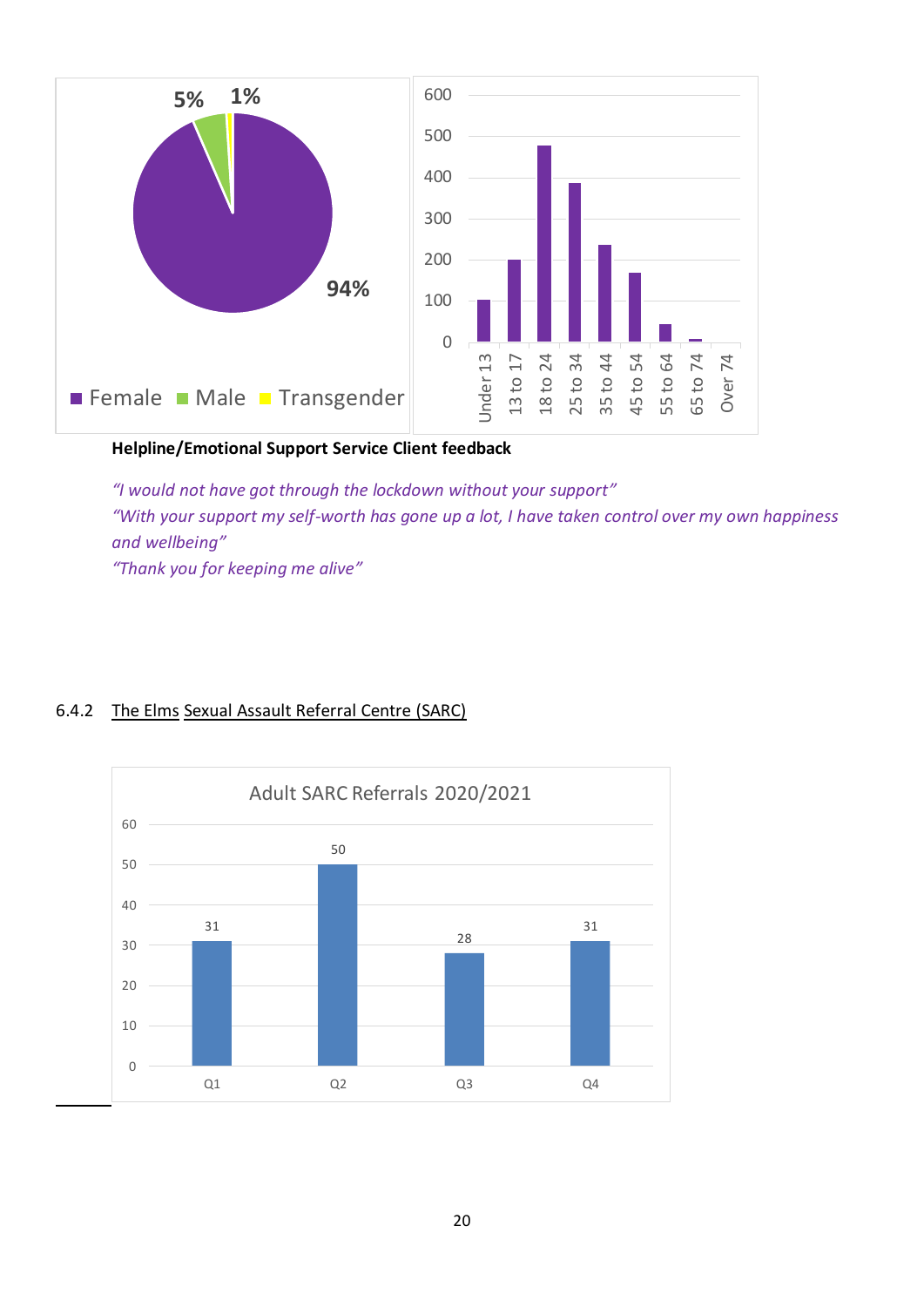

During 2020/21 the SARC has continued to deliver a 24/7 service in a COVID-secure way. This has included providing remote assessments for our patients where appropriate to reduce the contact time at the SARC for staff and patients, increased PPE for staff and patients and COVID screening for all patients. Staff have continued to work on site safely and there has been very little impact on the service due to staff testing positive for COVID-19 or track and trace.

In March 2021 The Elms was inspected by the CQC and key findings were:

- The provider had robust safeguarding processes and staff knew their responsibilities for safeguarding adults and
- children.
- Care records evidenced a holistic approach to assessing patient needs.
- Staff treated patients with dignity and respect and took care to protect their privacy and personal information.
- There were excellent working relationships with co-located police colleagues.
- There was effective leadership and culture of continuous improvement.
- Staff showed care and passion for their work and felt very well supported in their roles.
- Patient feedback was positive about the support they received from the SARC and there had been no complaints.
- Comprehensive information about local services, referral pathways and the operation of the SARC was readily
- available to staff.
- The provider had good governance arrangements to support the delivery of services from the SARC.
- The environment was clean, welcoming and included age appropriate rooms and equipment with local school
- artwork and visual distractions for children.
- The provider had infection control procedures which reflected published guidance and had adapted quickly to COVID-19 guidelines to ensure services remained available to patients throughout the pandemic.

The full report can be found a[t https://www.cqc.org.uk/location/1-3151163614/reports.](https://gbr01.safelinks.protection.outlook.com/?url=https%3A%2F%2Fwww.cqc.org.uk%2Flocation%2F1-3151163614%2Freports&data=04%7C01%7CLynsey.Dorrington%40cambs.police.uk%7C513ebcedab8f49c26ac008d942c19a88%7Ca3c59d1bb8f142999d6a39ad8f570422%7C0%7C0%7C637614221546211301%7CUnknown%7CTWFpbGZsb3d8eyJWIjoiMC4wLjAwMDAiLCJQIjoiV2luMzIiLCJBTiI6Ik1haWwiLCJXVCI6Mn0%3D%7C1000&sdata=eBhU%2FkWUj7ZOSHOKoUHRmyeV0HK3ZwgKtl6UWRjGFVo%3D&reserved=0)

# **7.0 Training**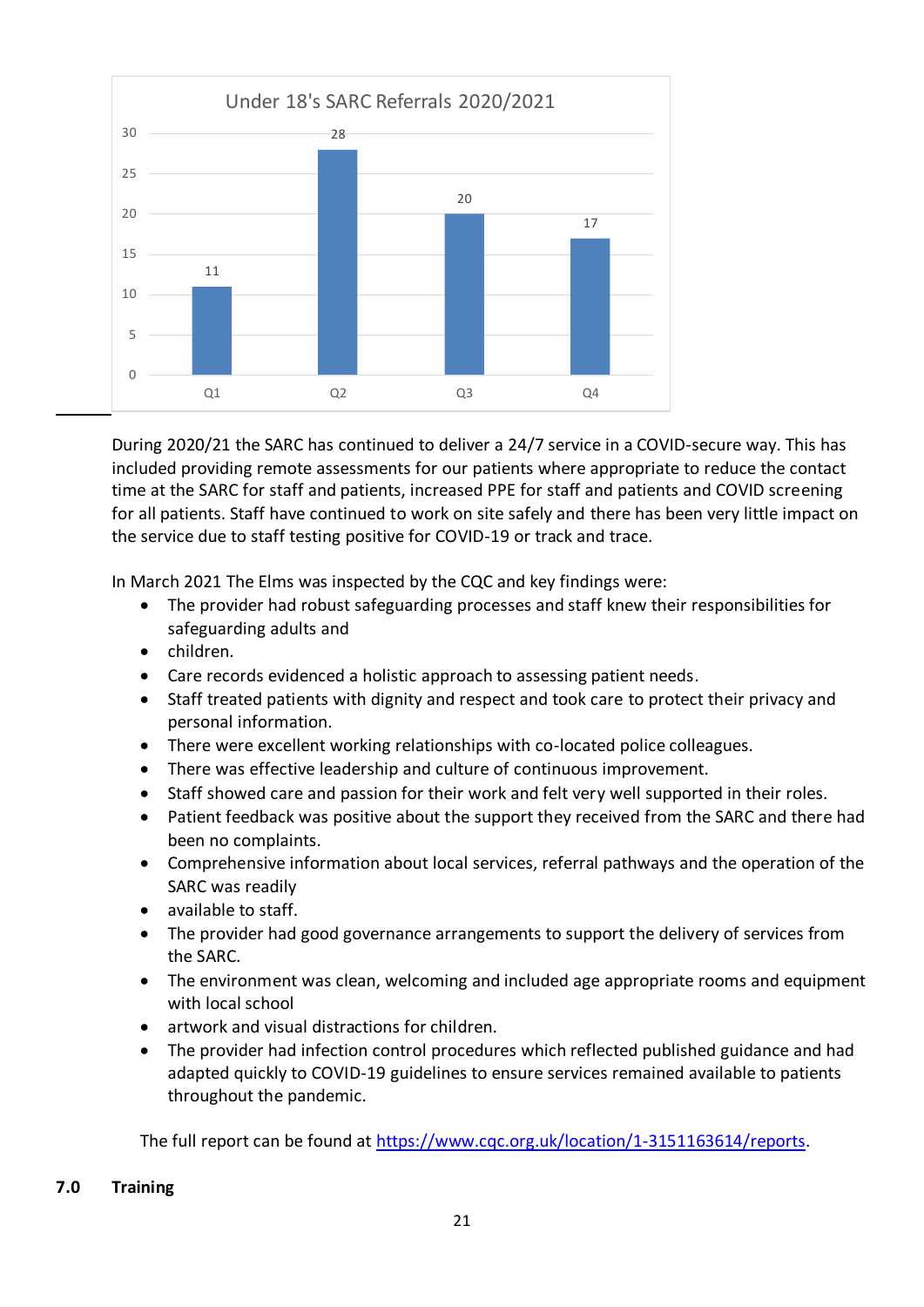7.1 Due to the pandemic, face-to-face training was suspended during 2020-21. However, several virtual training opportunities were delivered including:

The Safeguarding Boards developed SWAY presentations on domestic abuse and sexual violence during Covid which are hosted on their website.

The DASV Partnership Team delivered training online to: Care Network around domestic abuse and people with vulnerabilities Cambridge City Council x3 Peterborough Community awareness x3 Peterborough Women's Forum Fenland Staff Development – coercive control Garden House Homelessness charity – Peterborough Peterborough City Housing Lifeline help line staff and Lifecraft staff **Samaritans** Hunts Health and wellbeing network CCC and Peterborough city council HR departments Kingsgate Church CPSL Mind CPFT Older People's Team GP surgeries Change, Grow, Live Substance Misuse Service CPFT & CCS 9-19 Team Think Communities Team

#### 7.2 LGSS DA Training

Due to the pandemic, all face to face training was suspended during 2020-21.

#### 7.3 Domestic Abuse and Sexual Violence Champions

The Domestic Abuse and Sexual Violence Champions Network switched to online sessions during 2020-21 and these were very well attended. Topics covered included

- Sexual Violence
- Suicide awareness
- **•** Housing Options
- Police and Criminal Justice
- Strangulation

We currently have over 250 DASV Champions signed up including representatives from children's and adult's social care, mental health, NHS, police, voluntary organisations, and community organisations. Between 100-150 attend the sessions each quarter.